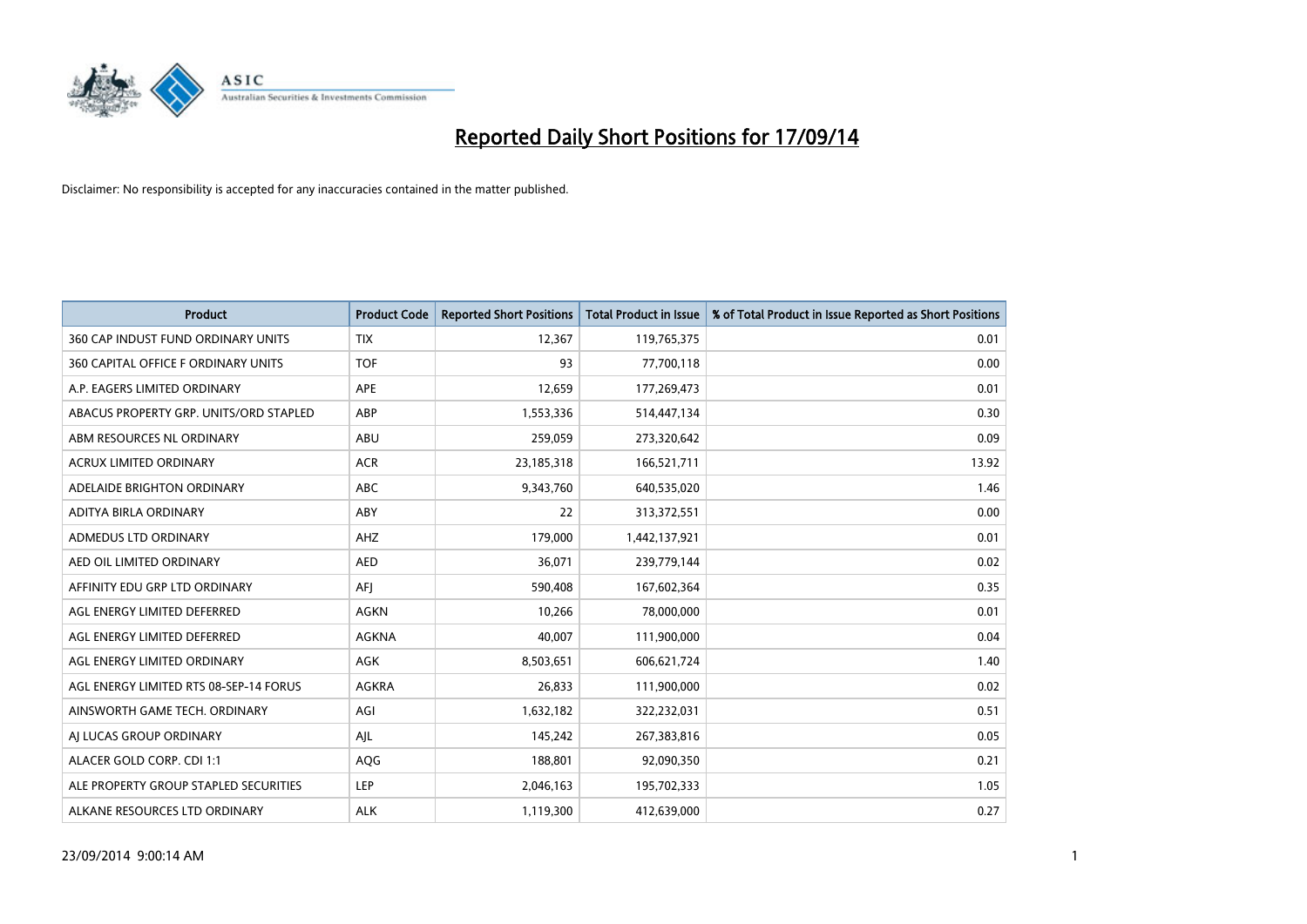

| <b>Product</b>                          | <b>Product Code</b> | <b>Reported Short Positions</b> | <b>Total Product in Issue</b> | % of Total Product in Issue Reported as Short Positions |
|-----------------------------------------|---------------------|---------------------------------|-------------------------------|---------------------------------------------------------|
| <b>ALLIANCE AVIATION ORDINARY</b>       | AQZ                 | 2.897                           | 106,064,805                   | 0.00                                                    |
| ALS LTD ORDINARY                        | <b>ALQ</b>          | 21,312,747                      | 397,795,796                   | 5.36                                                    |
| ALTIUM LIMITED ORDINARY                 | <b>ALU</b>          | 137,924                         | 113,272,762                   | 0.12                                                    |
| ALUMINA LIMITED ORDINARY                | <b>AWC</b>          | 70,200,544                      | 2,806,225,615                 | 2.50                                                    |
| AMALGAMATED HOLDINGS ORDINARY           | AHD                 | 198                             | 157,884,059                   | 0.00                                                    |
| AMCOM TELECOMM, ORDINARY                | <b>AMM</b>          | 3,427,744                       | 264,835,089                   | 1.29                                                    |
| AMCOR LIMITED ORDINARY                  | AMC                 | 6,062,114                       | 1,206,684,923                 | 0.50                                                    |
| AMP CAPITAL CHINA ORDINARY UNITS        | <b>AGF</b>          | 12,481,000                      | 374,593,484                   | 3.33                                                    |
| AMP LIMITED ORDINARY                    | AMP                 | 9,469,914                       | 2,957,737,964                 | 0.32                                                    |
| ANSELL LIMITED ORDINARY                 | <b>ANN</b>          | 5,678,664                       | 152,940,881                   | 3.71                                                    |
| ANTARES ENERGY LTD ORDINARY             | <b>AZZ</b>          | 1,564                           | 255,000,000                   | 0.00                                                    |
| ANZ BANKING GRP LTD CAP NOTE            | ANZPD               | 186                             | 11,200,000                    | 0.00                                                    |
| ANZ BANKING GRP LTD CAP NOTE 2          | <b>ANZPE</b>        | 3,816                           | 16,100,000                    | 0.02                                                    |
| ANZ BANKING GRP LTD ORDINARY            | ANZ                 | 7,786,634                       | 2,756,627,771                 | 0.28                                                    |
| APA GROUP STAPLED SECURITIES            | <b>APA</b>          | 8,851,858                       | 835,750,807                   | 1.06                                                    |
| APN NEWS & MEDIA ORDINARY               | <b>APN</b>          | 1,503,511                       | 1,029,041,356                 | 0.15                                                    |
| AQUARIUS PLATINUM. ORDINARY             | <b>AQP</b>          | 2,932,517                       | 1,464,872,899                 | 0.20                                                    |
| AQUILA RESOURCES ORDINARY               | <b>AQA</b>          | 14,745                          | 411,804,442                   | 0.00                                                    |
| ARB CORPORATION ORDINARY                | <b>ARP</b>          | 1,130,237                       | 72,493,302                    | 1.56                                                    |
| ARDENT LEISURE GROUP STAPLED SECURITIES | AAD                 | 1,213,555                       | 430,367,491                   | 0.28                                                    |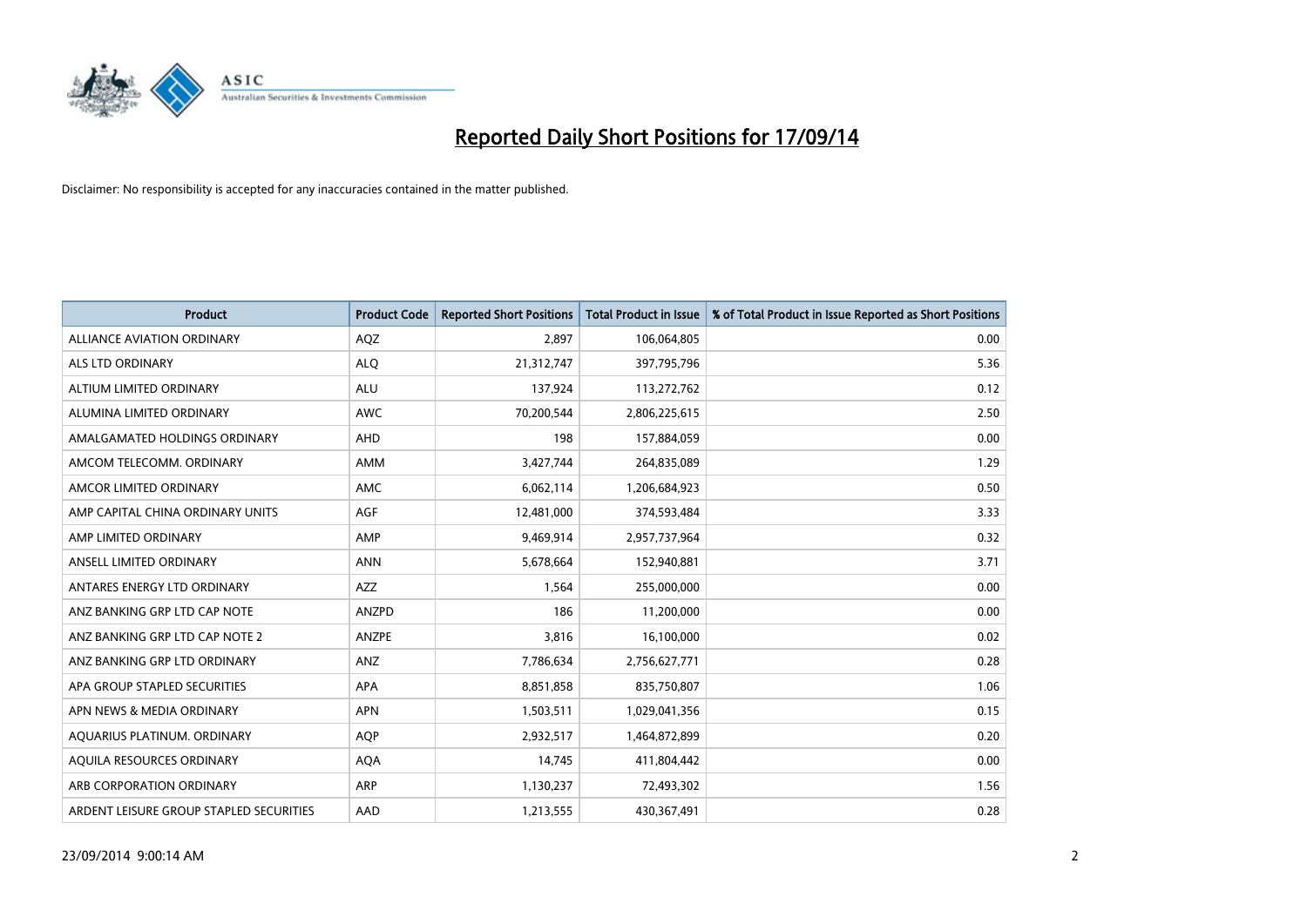

| <b>Product</b>                            | <b>Product Code</b> | <b>Reported Short Positions</b> | <b>Total Product in Issue</b> | % of Total Product in Issue Reported as Short Positions |
|-------------------------------------------|---------------------|---------------------------------|-------------------------------|---------------------------------------------------------|
| ARENA REIT. ORDINARY UNITS                | <b>ARF</b>          | 4,009                           | 211,495,653                   | 0.00                                                    |
| ARISTOCRAT LEISURE ORDINARY               | ALL                 | 1,136,893                       | 630,022,253                   | 0.18                                                    |
| ARRIUM LTD ORDINARY                       | ARI                 | 58,572,622                      | 1,366,183,142                 | 4.29                                                    |
| ASALEO CARE LIMITED ORDINARY              | AHY                 | 3,031,088                       | 603,469,434                   | 0.50                                                    |
| ASCIANO LIMITED ORDINARY                  | <b>AIO</b>          | 2,991,701                       | 975,385,664                   | 0.31                                                    |
| ASG GROUP LIMITED ORDINARY                | ASZ                 | 99,486                          | 206,720,839                   | 0.05                                                    |
| ASPEN GROUP ORD/UNITS STAPLED             | APZ                 | 1,295,403                       | 119,948,774                   | 1.08                                                    |
| ASTRO JAP PROP GROUP STAPLED US PROHIBIT. | AJA                 | 116,051                         | 67,211,752                    | 0.17                                                    |
| ASX LIMITED ORDINARY                      | ASX                 | 5,365,007                       | 193,595,162                   | 2.77                                                    |
| ATLAS IRON LIMITED ORDINARY               | AGO                 | 128,946,831                     | 915,701,543                   | 14.08                                                   |
| ATRUM COAL NL ORDINARY                    | ATU                 | 182,569                         | 162,324,242                   | 0.11                                                    |
| AUCKLAND INTERNATION ORDINARY             | AIA                 | 300                             | 1,190,484,097                 | 0.00                                                    |
| AURIZON HOLDINGS LTD ORDINARY             | <b>AZI</b>          | 2,207,213                       | 2,137,284,503                 | 0.10                                                    |
| AUSDRILL LIMITED ORDINARY                 | ASL                 | 20,982,836                      | 312,277,224                   | 6.72                                                    |
| AUSENCO LIMITED ORDINARY                  | AAX                 | 1,487,163                       | 168,449,799                   | 0.88                                                    |
| AUSNET SERVICES STAPLED SECURITIES        | <b>AST</b>          | 25,869,715                      | 3,425,244,162                 | 0.76                                                    |
| AUSTAL LIMITED ORDINARY                   | ASB                 | 203,384                         | 346,379,377                   | 0.06                                                    |
| AUSTBROKERS HOLDINGS ORDINARY             | <b>AUB</b>          | 24,467                          | 60,088,396                    | 0.04                                                    |
| AUSTEX OIL LIMITED ORDINARY               | <b>AOK</b>          | 1,000                           | 558,571,402                   | 0.00                                                    |
| AUSTIN ENGINEERING ORDINARY               | ANG                 | 1,514,536                       | 84,274,004                    | 1.80                                                    |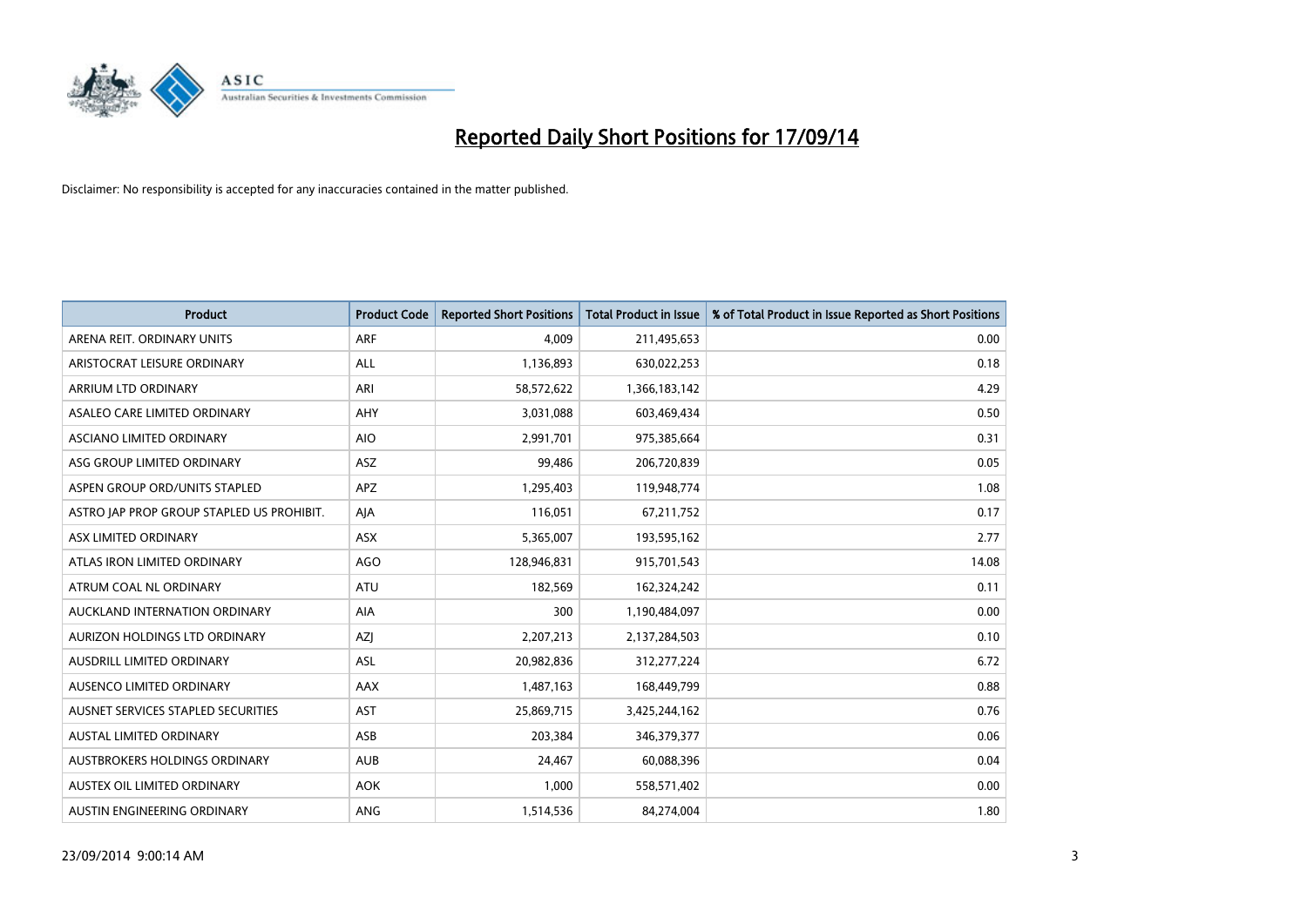

| <b>Product</b>                       | <b>Product Code</b> | <b>Reported Short Positions</b> | <b>Total Product in Issue</b> | % of Total Product in Issue Reported as Short Positions |
|--------------------------------------|---------------------|---------------------------------|-------------------------------|---------------------------------------------------------|
| AUSTRALAND PROPERTY STAPLED SECURITY | <b>ALZ</b>          | 179,125                         | 581,797,922                   | 0.03                                                    |
| AUSTRALIAN AGRICULT. ORDINARY        | AAC                 | 2,252,655                       | 532,474,721                   | 0.42                                                    |
| AUSTRALIAN FOUNDAT, ORDINARY         | AFI                 | 100                             | 1,054,646,236                 | 0.00                                                    |
| AUSTRALIAN PHARM, ORDINARY           | API                 | 10,583,138                      | 488,115,883                   | 2.17                                                    |
| AUTOMOTIVE HOLDINGS ORDINARY         | AHE                 | 1,057,074                       | 306,437,941                   | 0.34                                                    |
| AVEO GROUP STAPLED SECURITIES        | <b>AOG</b>          | 7,965,651                       | 500,111,460                   | 1.59                                                    |
| AWE LIMITED ORDINARY                 | AWE                 | 1,289,772                       | 522,696,385                   | 0.25                                                    |
| AZONTO PET LTD ORDINARY              | APY                 | 1                               | 1,159,375,100                 | 0.00                                                    |
| AZUMAH RESOURCES ORDINARY            | <b>AZM</b>          | $\mathbf{1}$                    | 358,316,919                   | 0.00                                                    |
| <b>BANDANNA ENERGY ORDINARY</b>      | <b>BND</b>          | 24,135,792                      | 528,481,199                   | 4.57                                                    |
| BANK OF QUEENSLAND. ORDINARY         | <b>BOQ</b>          | 2,060,668                       | 362,516,534                   | 0.57                                                    |
| <b>BANNERMAN RESOURCES ORDINARY</b>  | <b>BMN</b>          | 199,998                         | 329,745,150                   | 0.06                                                    |
| <b>BASE RES LIMITED ORDINARY</b>     | <b>BSE</b>          | 5,501,878                       | 561,840,029                   | 0.98                                                    |
| <b>BATHURST RES LTD. ORDINARY</b>    | <b>BRL</b>          | 2,453,679                       | 947,828,434                   | 0.26                                                    |
| <b>BC IRON LIMITED ORDINARY</b>      | <b>BCI</b>          | 6,849,906                       | 124,345,439                   | 5.51                                                    |
| BEACH ENERGY LIMITED ORDINARY        | <b>BPT</b>          | 22,835,797                      | 1,292,897,806                 | 1.77                                                    |
| BEADELL RESOURCE LTD ORDINARY        | <b>BDR</b>          | 37,679,240                      | 798,657,280                   | 4.72                                                    |
| <b>BEGA CHEESE LTD ORDINARY</b>      | <b>BGA</b>          | 966,166                         | 152,602,945                   | 0.63                                                    |
| BENDIGO AND ADELAIDE ORDINARY        | <b>BEN</b>          | 12,531,382                      | 448,487,486                   | 2.79                                                    |
| <b>BENITEC BIOPHARMA ORDINARY</b>    | BLT                 | 3,219                           | 115,218,993                   | 0.00                                                    |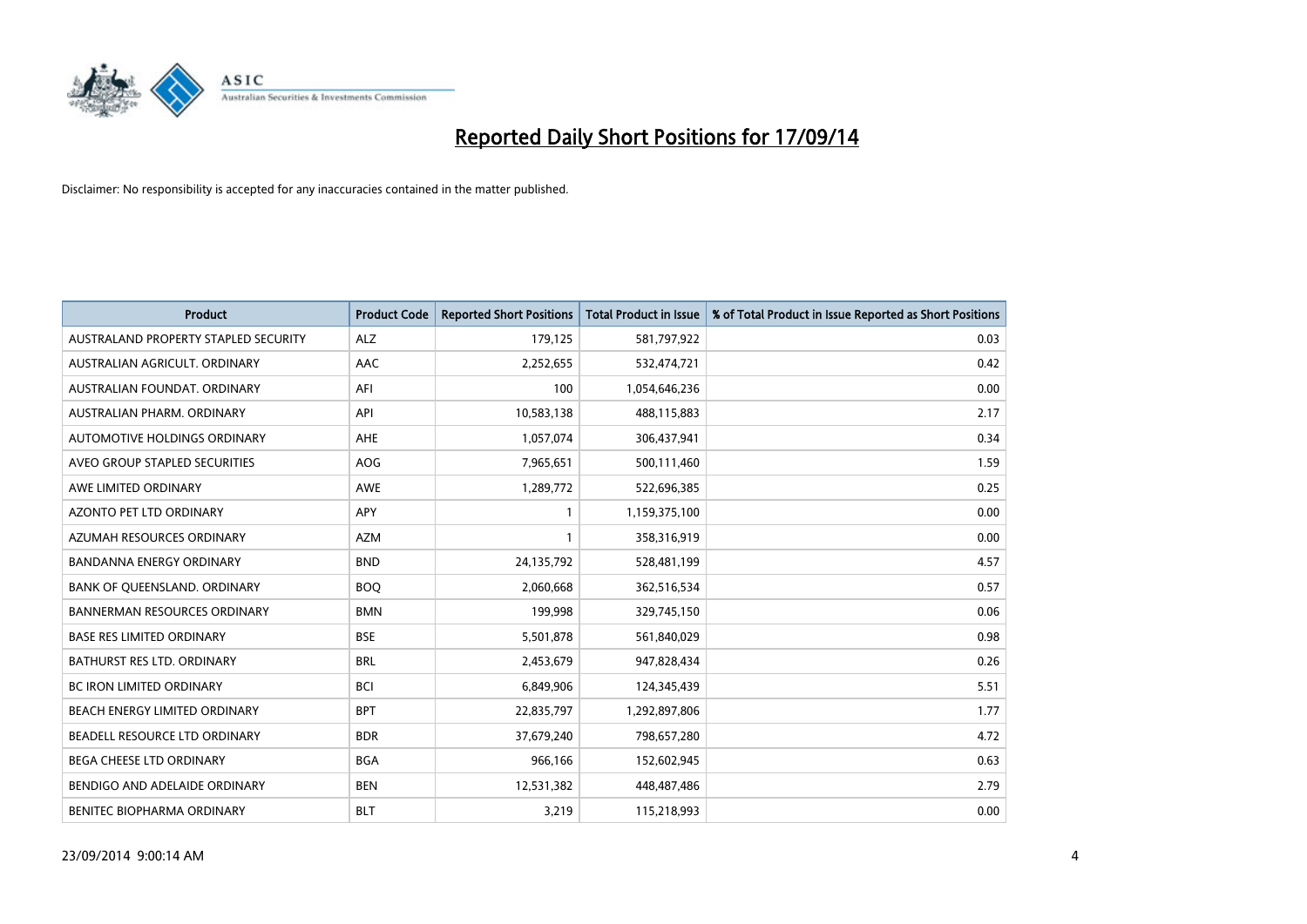

| <b>Product</b>                                | <b>Product Code</b> | <b>Reported Short Positions</b> | <b>Total Product in Issue</b> | % of Total Product in Issue Reported as Short Positions |
|-----------------------------------------------|---------------------|---------------------------------|-------------------------------|---------------------------------------------------------|
| BENTHAM IMF LTD ORDINARY                      | <b>IMF</b>          | 4,005,030                       | 165,370,269                   | 2.42                                                    |
| BERKELEY RESOURCES ORDINARY                   | <b>BKY</b>          | 290,133                         | 180,361,323                   | 0.16                                                    |
| BETASHARES ASX RES ETF UNITS                  | <b>ORE</b>          | 512,000                         | 2,923,641                     | 17.51                                                   |
| BETASHARESCASHETF ETF UNITS                   | AAA                 | 634                             | 12,443,410                    | 0.01                                                    |
| <b>BHP BILLITON LIMITED ORDINARY</b>          | <b>BHP</b>          | 13,339,292                      | 3,211,691,105                 | 0.42                                                    |
| <b>BIGAIR GROUP LIMITED ORDINARY</b>          | <b>BGL</b>          | 45,160                          | 172,872,340                   | 0.03                                                    |
| <b>BILLABONG ORDINARY</b>                     | <b>BBG</b>          | 10,607,895                      | 990,370,034                   | 1.07                                                    |
| <b>BIONOMICS LIMITED ORDINARY</b>             | <b>BNO</b>          | 50,000                          | 417,356,567                   | 0.01                                                    |
| <b>BLACKHAM RESOURCES ORDINARY</b>            | <b>BLK</b>          | 453,054                         | 118,612,952                   | 0.38                                                    |
| <b>BLACKTHORN RESOURCES ORD US PROHIBITED</b> | <b>BTR</b>          | 4,369                           | 164,285,950                   | 0.00                                                    |
| BLUESCOPE STEEL LTD ORDINARY                  | <b>BSL</b>          | 4,170,541                       | 559,227,871                   | 0.75                                                    |
| <b>BOART LONGYEAR ORDINARY</b>                | <b>BLY</b>          | 34,614,041                      | 461,163,412                   | 7.51                                                    |
| BORAL LIMITED, ORDINARY                       | <b>BLD</b>          | 19,709,273                      | 782,736,249                   | 2.52                                                    |
| <b>BRADKEN LIMITED ORDINARY</b>               | <b>BKN</b>          | 13,406,184                      | 171,027,249                   | 7.84                                                    |
| <b>BRAMBLES LIMITED ORDINARY</b>              | <b>BXB</b>          | 4,412,728                       | 1,564,754,100                 | 0.28                                                    |
| BREVILLE GROUP LTD ORDINARY                   | <b>BRG</b>          | 3,747,155                       | 130,095,322                   | 2.88                                                    |
| BRICKWORKS LIMITED ORDINARY                   | <b>BKW</b>          | 68,428                          | 148,038,996                   | 0.05                                                    |
| BT INVESTMENT MNGMNT ORDINARY                 | <b>BTT</b>          | 155                             | 284,384,906                   | 0.00                                                    |
| <b>BURSON GROUP LTD ORDINARY</b>              | <b>BAP</b>          | 23,583                          | 163,585,666                   | 0.01                                                    |
| <b>BURU ENERGY ORDINARY</b>                   | <b>BRU</b>          | 18,526,600                      | 298,505,530                   | 6.21                                                    |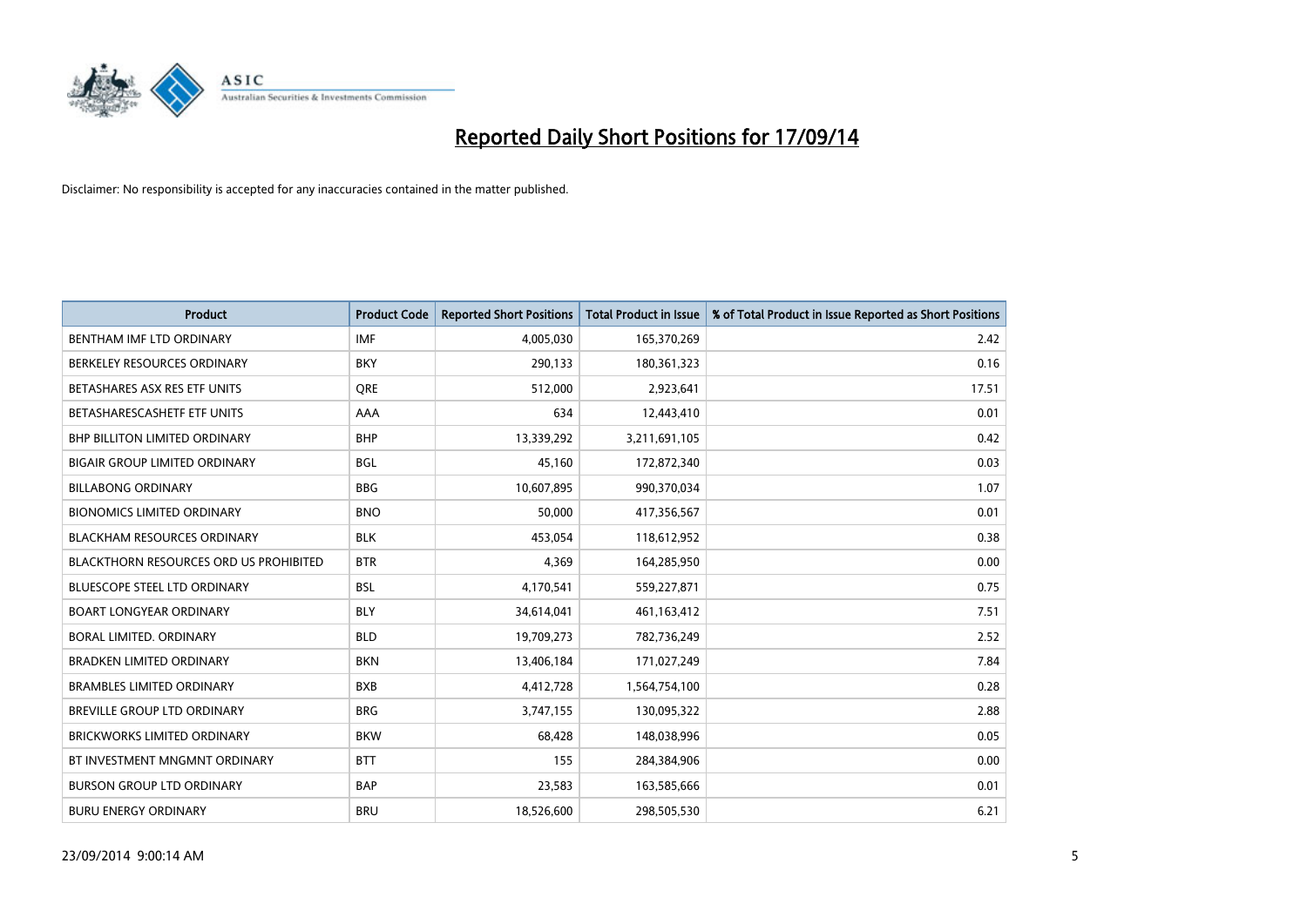

| <b>Product</b>                          | <b>Product Code</b> | <b>Reported Short Positions</b> | <b>Total Product in Issue</b> | % of Total Product in Issue Reported as Short Positions |
|-----------------------------------------|---------------------|---------------------------------|-------------------------------|---------------------------------------------------------|
| <b>BWP TRUST ORDINARY UNITS</b>         | <b>BWP</b>          | 5,949,634                       | 639,724,826                   | 0.93                                                    |
| CABCHARGE AUSTRALIA ORDINARY            | CAB                 | 10,049,394                      | 120,430,683                   | 8.34                                                    |
| <b>CALTEX AUSTRALIA ORDINARY</b>        | <b>CTX</b>          | 1,268,585                       | 270,000,000                   | 0.47                                                    |
| CAPE LAMBERT RES LTD ORDINARY           | <b>CFE</b>          | 630,120                         | 626,896,143                   | 0.10                                                    |
| CAPITOL HEALTH ORDINARY                 | CAI                 | 32,662                          | 431,180,115                   | 0.01                                                    |
| <b>CARDNO LIMITED ORDINARY</b>          | CDD                 | 7,773,323                       | 163,266,973                   | 4.76                                                    |
| <b>CARINDALE PROPERTY UNIT</b>          | <b>CDP</b>          | 945                             | 70,000,000                    | 0.00                                                    |
| CARNARVON PETROLEUM ORDINARY            | <b>CVN</b>          | 50,734                          | 987,198,353                   | 0.01                                                    |
| CARSALES.COM LTD ORDINARY               | <b>CRZ</b>          | 11,306,258                      | 238,374,986                   | 4.74                                                    |
| <b>CASH CONVERTERS ORDINARY</b>         | CCV                 | 7,968,709                       | 428,886,124                   | 1.86                                                    |
| CEDAR WOODS PROP. ORDINARY              | <b>CWP</b>          | 76,640                          | 78,336,371                    | 0.10                                                    |
| CENTRAL PETROLEUM ORDINARY              | <b>CTP</b>          | 1,416,858                       | 348,718,957                   | 0.41                                                    |
| CFS RETAIL TRUST GRP STAPLED SECURITIES | <b>CFX</b>          | 32,177,788                      | 3,050,355,727                 | 1.05                                                    |
| <b>CHALLENGER LIMITED ORDINARY</b>      | <b>CGF</b>          | 1,426,046                       | 564,063,117                   | 0.25                                                    |
| CHANDLER MACLEOD LTD ORDINARY           | <b>CMG</b>          | 7,179                           | 547,985,086                   | 0.00                                                    |
| CHARTER HALL GROUP STAPLED US PROHIBIT. | <b>CHC</b>          | 293,521                         | 355,015,480                   | 0.08                                                    |
| <b>CHARTER HALL RETAIL UNITS</b>        | <b>CQR</b>          | 9,939,868                       | 372,893,153                   | 2.67                                                    |
| <b>CHORUS LIMITED ORDINARY</b>          | <b>CNU</b>          | 29,185                          | 396,369,767                   | 0.01                                                    |
| COAL OF AFRICA LTD ORDINARY             | <b>CZA</b>          | 426                             | 1,048,368,613                 | 0.00                                                    |
| <b>COALSPUR MINES LTD ORDINARY</b>      | <b>CPL</b>          | 2,483,031                       | 641,544,455                   | 0.39                                                    |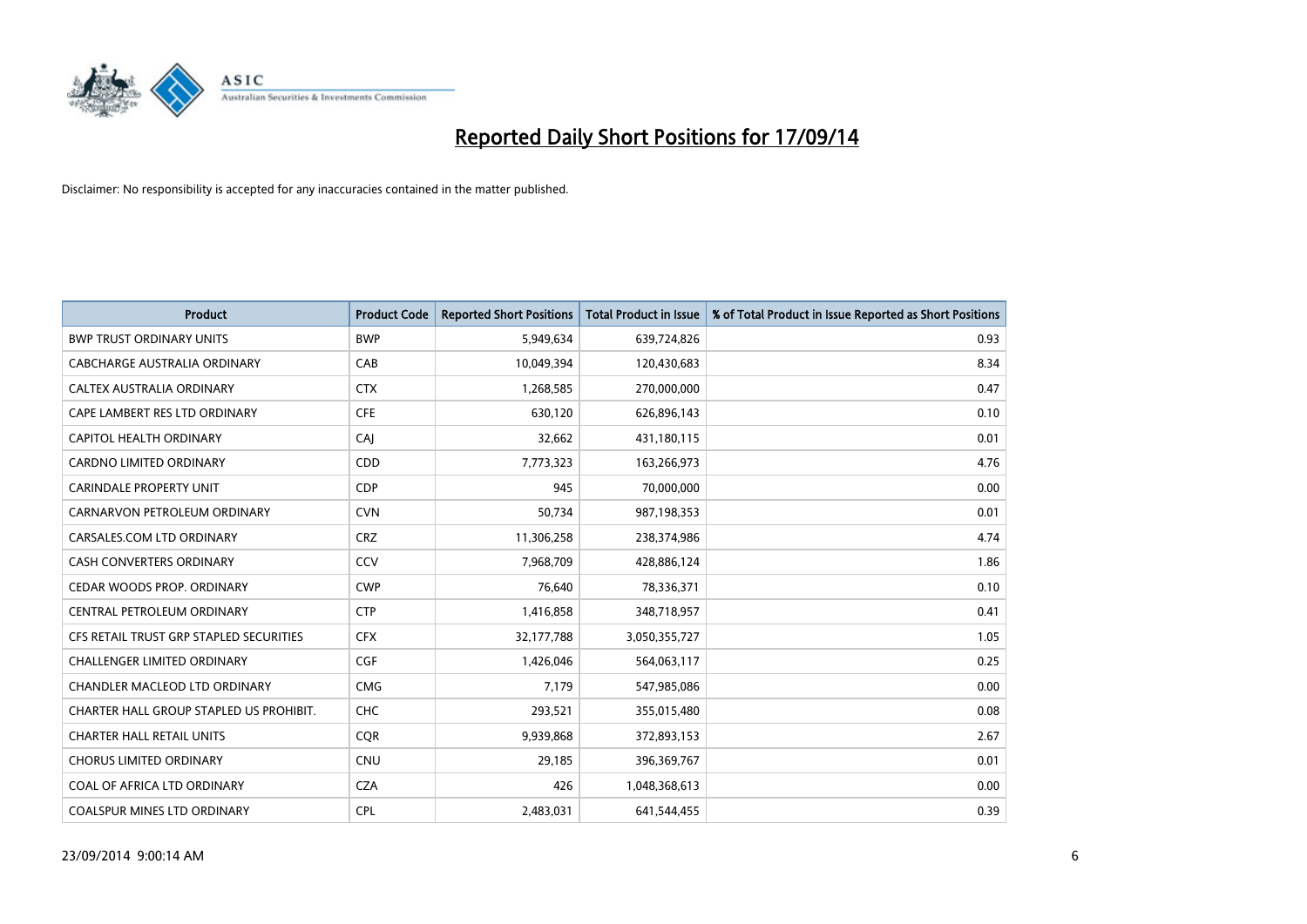

| <b>Product</b>                          | <b>Product Code</b> | <b>Reported Short Positions</b> | <b>Total Product in Issue</b> | % of Total Product in Issue Reported as Short Positions |
|-----------------------------------------|---------------------|---------------------------------|-------------------------------|---------------------------------------------------------|
| COCA-COLA AMATIL ORDINARY               | <b>CCL</b>          | 19,124,653                      | 763,590,249                   | 2.50                                                    |
| COCHLEAR LIMITED ORDINARY               | <b>COH</b>          | 6,917,099                       | 57,062,020                    | 12.12                                                   |
| COCKATOO COAL ORDINARY                  | <b>COK</b>          | 367,987                         | 4,560,196,928                 | 0.01                                                    |
| <b>CODAN LIMITED ORDINARY</b>           | <b>CDA</b>          | 407,844                         | 176,969,924                   | 0.23                                                    |
| COFFEY INTERNATIONAL ORDINARY           | <b>COF</b>          | 6,077                           | 255,833,165                   | 0.00                                                    |
| <b>COKAL LTD ORDINARY</b>               | <b>CKA</b>          | 6,820                           | 471,103,926                   | 0.00                                                    |
| <b>COLLECTION HOUSE ORDINARY</b>        | <b>CLH</b>          | 2,187,034                       | 129,717,785                   | 1.69                                                    |
| <b>COLLINS FOODS LTD ORDINARY</b>       | <b>CKF</b>          | 100,114                         | 93,000,003                    | 0.11                                                    |
| COMMONWEALTH BANK, ORDINARY             | <b>CBA</b>          | 13,859,851                      | 1,621,319,194                 | 0.85                                                    |
| <b>COMPASS RESOURCES ORDINARY</b>       | <b>CMR</b>          | 7,472                           | 1,403,744,100                 | 0.00                                                    |
| COMPUTERSHARE LTD ORDINARY              | <b>CPU</b>          | 5,891,735                       | 556,203,079                   | 1.06                                                    |
| <b>COOPER ENERGY LTD ORDINARY</b>       | <b>COE</b>          | 332,752                         | 329,235,509                   | 0.10                                                    |
| <b>CORP TRAVEL LIMITED ORDINARY</b>     | <b>CTD</b>          | 221,201                         | 90,517,621                    | 0.24                                                    |
| <b>COVER-MORE GRP LTD ORDINARY</b>      | <b>CVO</b>          | 12,462,762                      | 317,750,000                   | 3.92                                                    |
| <b>CREDIT CORP GROUP ORDINARY</b>       | <b>CCP</b>          | 355,974                         | 46,131,882                    | 0.77                                                    |
| <b>CROMWELL PROP STAPLED SECURITIES</b> | <b>CMW</b>          | 6,368,241                       | 1,730,065,823                 | 0.37                                                    |
| <b>CROWE HORWATH AUS ORDINARY</b>       | <b>CRH</b>          | 262,379                         | 273,005,429                   | 0.10                                                    |
| CROWN RESORTS LTD ORDINARY              | <b>CWN</b>          | 5,755,528                       | 728,394,185                   | 0.79                                                    |
| <b>CSG LIMITED ORDINARY</b>             | CSV                 | 136,866                         | 279,290,492                   | 0.05                                                    |
| <b>CSL LIMITED ORDINARY</b>             | <b>CSL</b>          | 987,964                         | 474,622,141                   | 0.21                                                    |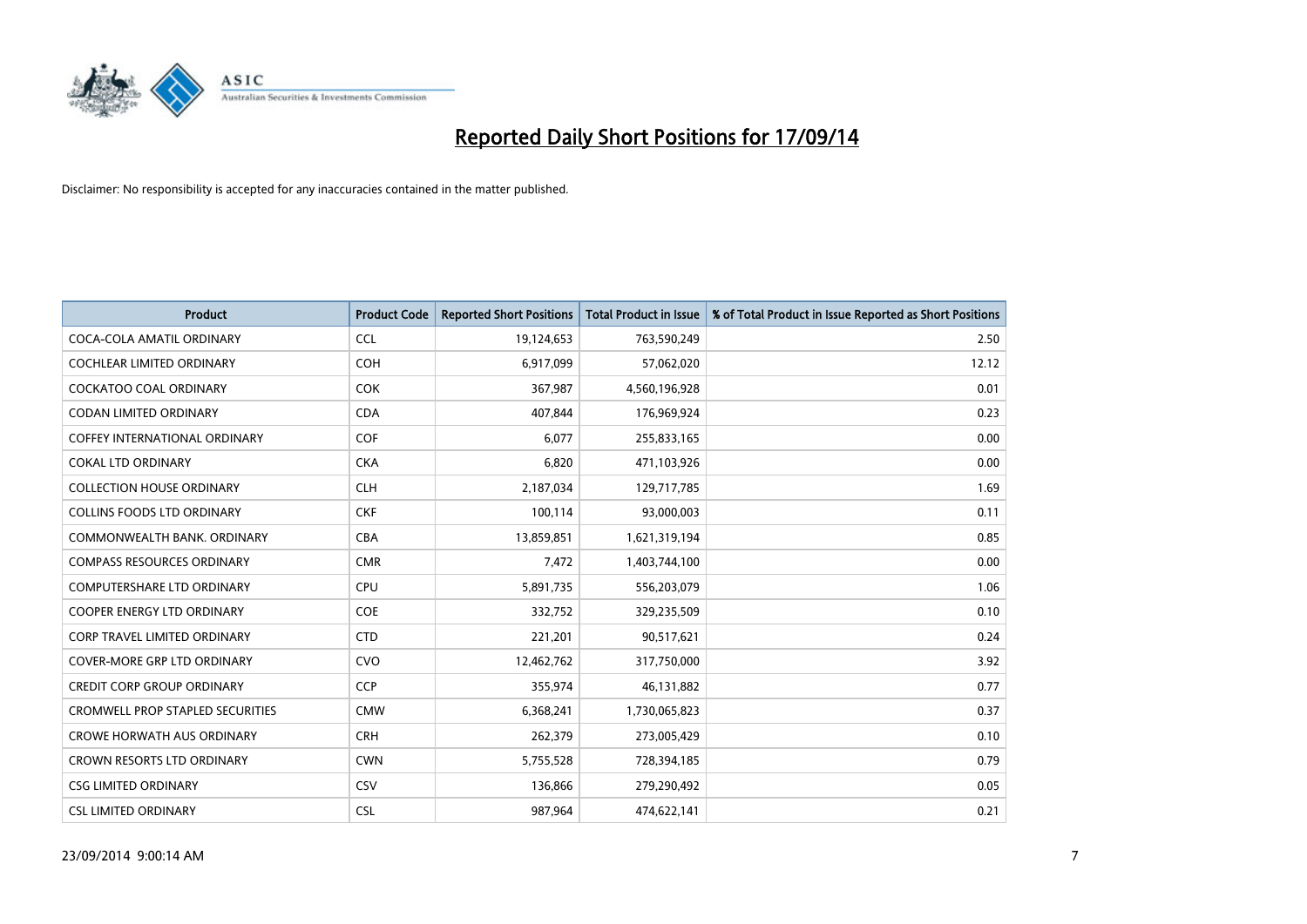

| <b>Product</b>                     | <b>Product Code</b> | <b>Reported Short Positions</b> | <b>Total Product in Issue</b> | % of Total Product in Issue Reported as Short Positions |
|------------------------------------|---------------------|---------------------------------|-------------------------------|---------------------------------------------------------|
| <b>CSR LIMITED ORDINARY</b>        | <b>CSR</b>          | 17,108,467                      | 506,000,315                   | 3.38                                                    |
| <b>CUDECO LIMITED ORDINARY</b>     | <b>CDU</b>          | 7,785,214                       | 235,425,143                   | 3.31                                                    |
| DART ENERGY LTD ORDINARY           | <b>DTE</b>          | 600,693                         | 1,108,752,733                 | 0.05                                                    |
| DATA#3 LIMITED ORDINARY            | <b>DTL</b>          | 132,432                         | 153,974,950                   | 0.09                                                    |
| DECMIL GROUP LIMITED ORDINARY      | <b>DCG</b>          | 2,352,920                       | 168,657,794                   | 1.40                                                    |
| DEEP YELLOW LIMITED ORDINARY       | <b>DYL</b>          | 1,002                           | 1,888,400,127                 | 0.00                                                    |
| DEVINE LIMITED ORDINARY            | <b>DVN</b>          | 6,056                           | 158,730,556                   | 0.00                                                    |
| DEXUS PROPERTY GROUP STAPLED UNITS | <b>DXS</b>          | 11,167,674                      | 5,433,110,810                 | 0.21                                                    |
| DICK SMITH HLDGS ORDINARY          | <b>DSH</b>          | 17,257,774                      | 236,511,364                   | 7.30                                                    |
| DISCOVERY METALS LTD ORDINARY      | <b>DML</b>          | 1,277,631                       | 644,039,581                   | 0.20                                                    |
| DOMINO PIZZA ENTERPR ORDINARY      | <b>DMP</b>          | 885,466                         | 86,160,773                    | 1.03                                                    |
| DONACO INTERNATIONAL ORDINARY      | <b>DNA</b>          | 2,939,160                       | 460,951,560                   | 0.64                                                    |
| DORAY MINERALS LTD ORDINARY        | <b>DRM</b>          | 158,009                         | 165,834,256                   | 0.10                                                    |
| DOWNER EDI LIMITED ORDINARY        | <b>DOW</b>          | 19,096,945                      | 435,399,975                   | 4.39                                                    |
| DRILLSEARCH ENERGY ORDINARY        | <b>DLS</b>          | 14,549,299                      | 456,940,923                   | 3.18                                                    |
| DUET GROUP STAPLED US PROHIBIT.    | <b>DUE</b>          | 8,200,206                       | 1,327,719,444                 | 0.62                                                    |
| DUKETON MINING ORDINARY            | <b>DKM</b>          | 3,894                           | 82,524,812                    | 0.00                                                    |
| <b>DULUXGROUP LIMITED ORDINARY</b> | <b>DLX</b>          | 394,438                         | 383,503,942                   | 0.10                                                    |
| DWS LTD ORDINARY                   | <b>DWS</b>          | 121,259                         | 132,362,763                   | 0.09                                                    |
| ECHO ENTERTAINMENT ORDINARY        | <b>EGP</b>          | 8,329,742                       | 825,672,730                   | 1.01                                                    |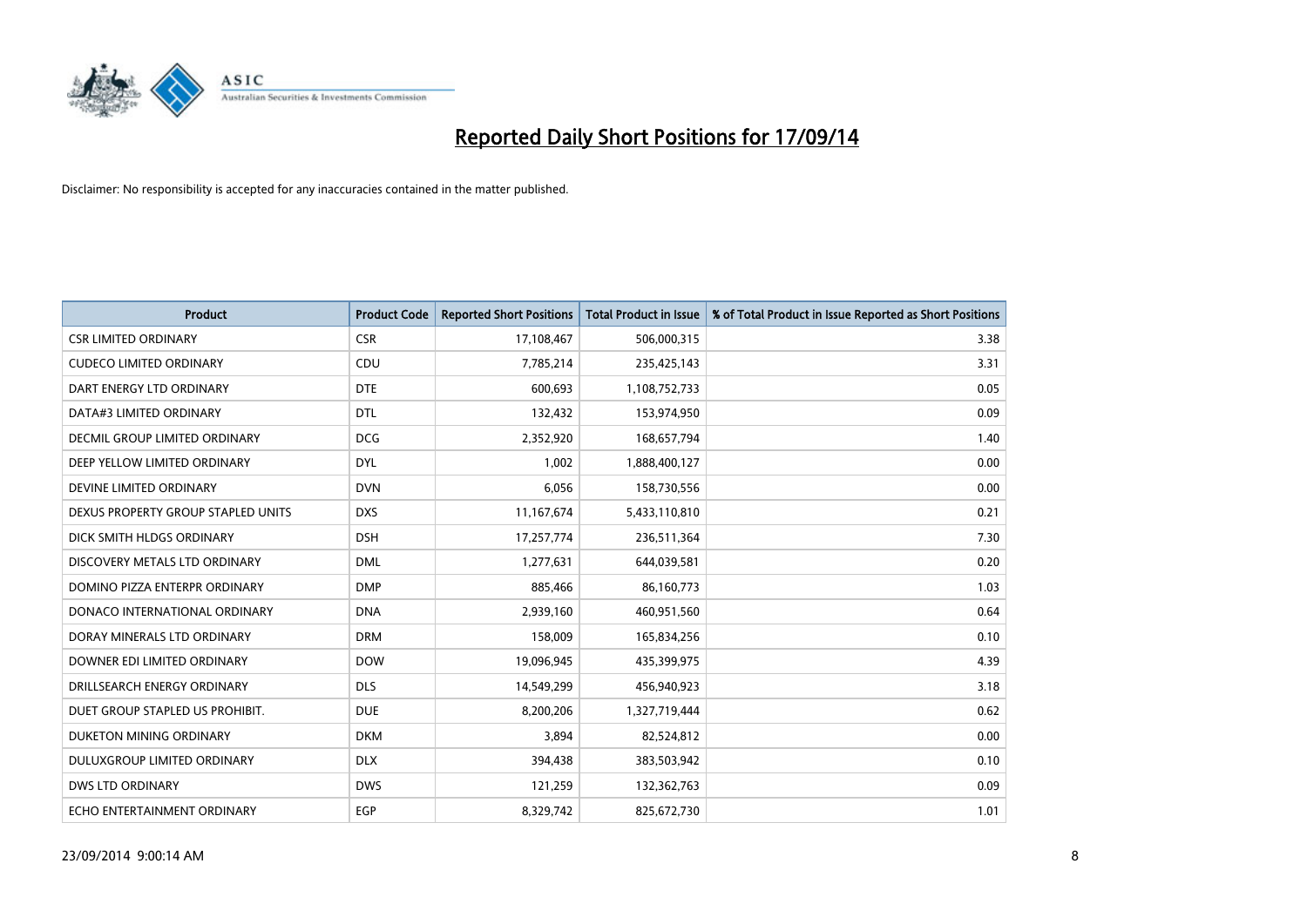

| <b>Product</b>                         | <b>Product Code</b> | <b>Reported Short Positions</b> | <b>Total Product in Issue</b> | % of Total Product in Issue Reported as Short Positions |
|----------------------------------------|---------------------|---------------------------------|-------------------------------|---------------------------------------------------------|
| <b>ELDERS LIMITED ORDINARY</b>         | <b>ELD</b>          | 16,166,729                      | 455,013,329                   | 3.55                                                    |
| ELEMENTAL MINERALS ORDINARY            | ELM                 | 94,536                          | 315,663,391                   | 0.03                                                    |
| <b>EMECO HOLDINGS ORDINARY</b>         | <b>EHL</b>          | 7,399,423                       | 599,675,707                   | 1.23                                                    |
| <b>ENDEAVOUR MIN CORP CDI 1:1</b>      | <b>EVR</b>          | 31,265                          | 50,304,346                    | 0.06                                                    |
| <b>ENERGY DEVELOPMENTS ORDINARY</b>    | <b>ENE</b>          | 20,000                          | 169,673,095                   | 0.01                                                    |
| ENERGY RESOURCES ORDINARY 'A'          | <b>ERA</b>          | 11,471,709                      | 517,725,062                   | 2.22                                                    |
| ENERGY WORLD CORPOR. ORDINARY          | <b>EWC</b>          | 44,840,007                      | 1,734,166,672                 | 2.59                                                    |
| ENVESTRA LIMITED ORDINARY              | ENV                 | 81,516                          | 1,796,808,474                 | 0.00                                                    |
| EQUATORIAL RES LTD ORDINARY            | EQX                 | 44,548                          | 122,185,353                   | 0.04                                                    |
| EQUITY TRUSTEES ORDINARY               | EQT                 | 19                              | 19,152,092                    | 0.00                                                    |
| ERM POWER LIMITED ORDINARY             | <b>EPW</b>          | 350,082                         | 240,530,856                   | 0.15                                                    |
| EVOLUTION MINING LTD ORDINARY          | <b>EVN</b>          | 32,792,715                      | 713,218,647                   | 4.60                                                    |
| FAIRFAX MEDIA LTD ORDINARY             | <b>FXI</b>          | 55,873,818                      | 2,351,955,725                 | 2.38                                                    |
| <b>FANTASTIC HOLDINGS ORDINARY</b>     | <b>FAN</b>          | 42,179                          | 103,068,398                   | 0.04                                                    |
| FAR LTD ORDINARY                       | <b>FAR</b>          | 3,336,929                       | 2,699,846,742                 | 0.12                                                    |
| FEDERATION CNTRES ORD/UNIT STAPLED SEC | <b>FDC</b>          | 1,138,810                       | 1,427,641,565                 | 0.08                                                    |
| FISHER & PAYKEL H. ORDINARY            | FPH                 | 19,364                          | 555,939,864                   | 0.00                                                    |
| FLEETWOOD CORP ORDINARY                | <b>FWD</b>          | 1,970,189                       | 60,581,211                    | 3.25                                                    |
| FLETCHER BUILDING ORDINARY             | <b>FBU</b>          | 933,111                         | 687,854,788                   | 0.14                                                    |
| <b>FLEXIGROUP LIMITED ORDINARY</b>     | FXL                 | 3,015,885                       | 304,096,060                   | 0.99                                                    |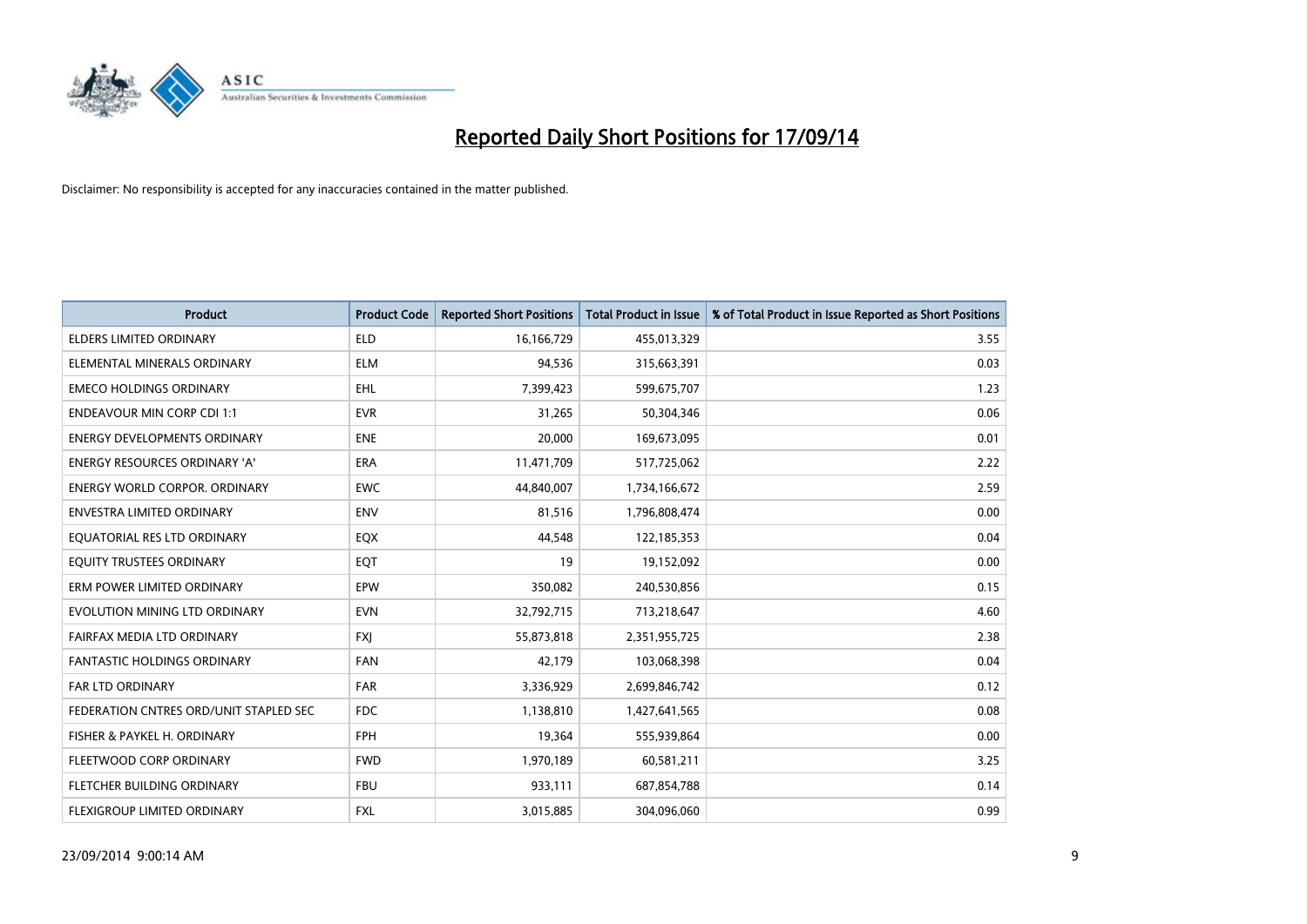

| <b>Product</b>                             | <b>Product Code</b> | <b>Reported Short Positions</b> | <b>Total Product in Issue</b> | % of Total Product in Issue Reported as Short Positions |
|--------------------------------------------|---------------------|---------------------------------|-------------------------------|---------------------------------------------------------|
| FLIGHT CENTRE TRAVEL ORDINARY              | <b>FLT</b>          | 5,663,141                       | 100,586,119                   | 5.63                                                    |
| FLINDERS MINES LTD ORDINARY                | <b>FMS</b>          | 12,551,515                      | 2,400,995,602                 | 0.52                                                    |
| <b>FOCUS MINERALS LTD ORDINARY</b>         | <b>FML</b>          | 4,110,518                       | 9,137,375,877                 | 0.04                                                    |
| FOLKESTONE EDU TRUST UNITS                 | <b>FET</b>          | 154,466                         | 205,069,661                   | 0.08                                                    |
| FONTERRA SHARE FUND ORDINARY UNITS         | <b>FSF</b>          | 599,205                         | 115,510,746                   | 0.52                                                    |
| FORTESCUE METALS GRP ORDINARY              | <b>FMG</b>          | 239,129,901                     | 3,113,798,151                 | 7.68                                                    |
| FREEDOM FOOD LTD ORDINARY                  | <b>FNP</b>          | 5,243                           | 151,570,371                   | 0.00                                                    |
| FREELANCER LTD ORDINARY                    | <b>FLN</b>          | 5,737                           | 436,500,000                   | 0.00                                                    |
| <b>G.U.D. HOLDINGS ORDINARY</b>            | GUD                 | 2,367,970                       | 70,939,492                    | 3.34                                                    |
| <b>G8 EDUCATION LIMITED ORDINARY</b>       | <b>GEM</b>          | 11,390,424                      | 332,073,918                   | 3.43                                                    |
| <b>GALAXY RESOURCES ORDINARY</b>           | GXY                 | 714,806                         | 1,064,493,083                 | 0.07                                                    |
| <b>GBST HOLDINGS., ORDINARY</b>            | GBT                 | 19,881                          | 66,561,725                    | 0.03                                                    |
| <b>GDI PROPERTY GRP STAPLED SECURITIES</b> | GDI                 | 51,505                          | 567,575,025                   | 0.01                                                    |
| <b>GENWORTH MORTGAGE ORDINARY</b>          | <b>GMA</b>          | 510,859                         | 650,000,000                   | 0.08                                                    |
| <b>GEODYNAMICS LIMITED ORDINARY</b>        | GDY                 | 819                             | 435,880,130                   | 0.00                                                    |
| GI DYNAMICS, INC CDI US PROHIBITED         | GID                 | 1,529,000                       | 466,631,120                   | 0.33                                                    |
| <b>GINDALBIE METALS LTD ORDINARY</b>       | GBG                 | 34,832,500                      | 1,495,306,811                 | 2.33                                                    |
| <b>GOLD ROAD RES LTD ORDINARY</b>          | <b>GOR</b>          | 4,747,686                       | 515,419,042                   | 0.92                                                    |
| <b>GOODMAN FIELDER, ORDINARY</b>           | <b>GFF</b>          | 8,262,558                       | 1,955,559,207                 | 0.42                                                    |
| <b>GOODMAN GROUP STAPLED</b>               | <b>GMG</b>          | 1,865,462                       | 1,745,417,725                 | 0.11                                                    |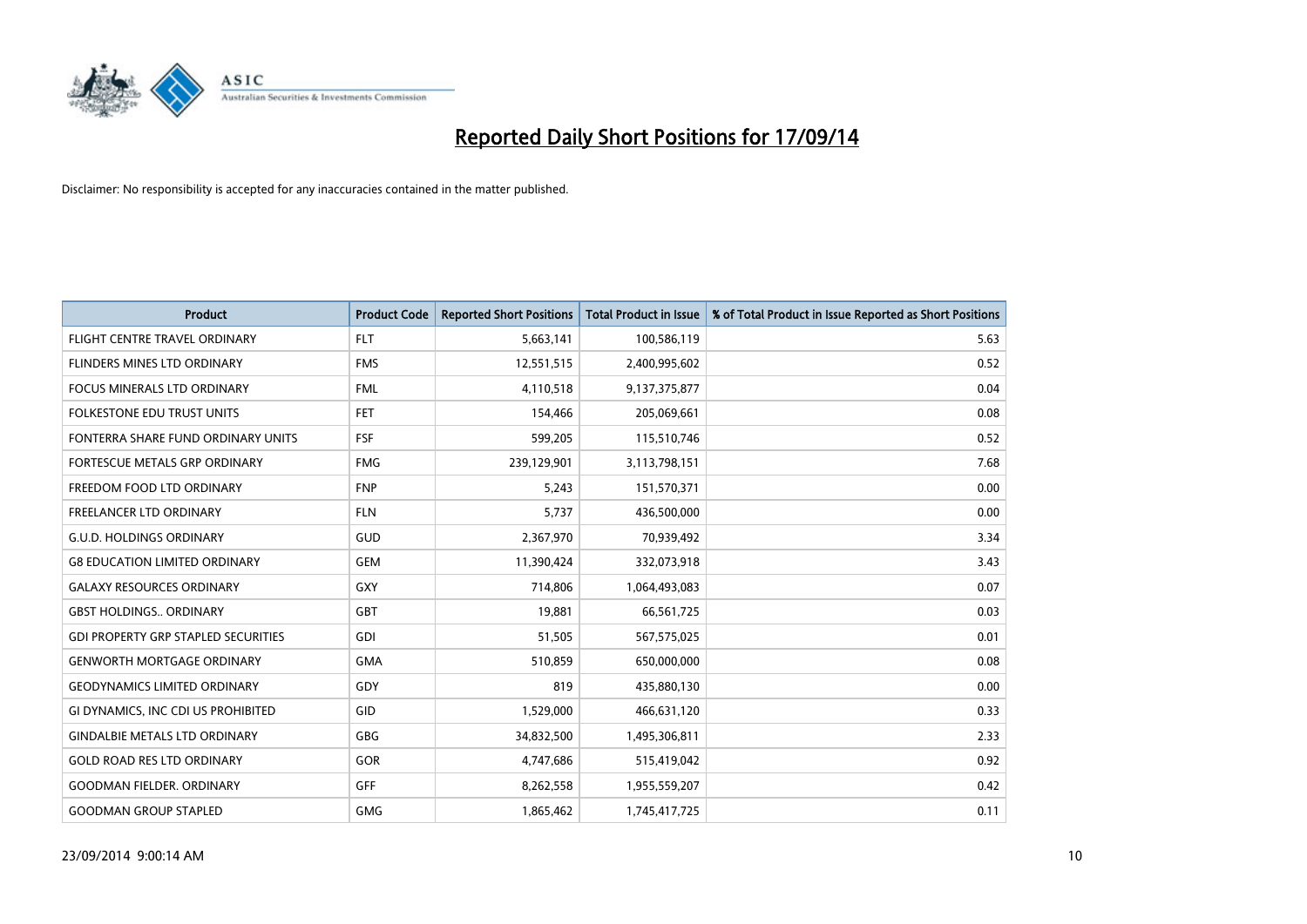

| <b>Product</b>                                   | <b>Product Code</b> | <b>Reported Short Positions</b> | <b>Total Product in Issue</b> | % of Total Product in Issue Reported as Short Positions |
|--------------------------------------------------|---------------------|---------------------------------|-------------------------------|---------------------------------------------------------|
| <b>GPT GROUP STAPLED SEC.</b>                    | <b>GPT</b>          | 2,823,407                       | 1,685,460,955                 | 0.17                                                    |
| <b>GRAINCORP LIMITED A CLASS ORDINARY</b>        | <b>GNC</b>          | 9,594,993                       | 228,855,628                   | 4.19                                                    |
| <b>GRANGE RESOURCES, ORDINARY</b>                | <b>GRR</b>          | 5,836,443                       | 1,157,097,869                 | 0.50                                                    |
| <b>GREENCROSS LIMITED ORDINARY</b>               | <b>GXL</b>          | 1,231,795                       | 110,654,390                   | 1.11                                                    |
| <b>GREENLAND MIN EN LTD ORDINARY</b>             | GGG                 | 1,084,837                       | 668,464,377                   | 0.16                                                    |
| <b>GREENLAND MIN EN LTD RIGHTS 26-JUN-14</b>     | GGGR                | 3,842                           | 88,685,050                    | 0.00                                                    |
| <b>GROWTHPOINT PROPERTY ORD/UNIT STAPLED SEC</b> | GOZ                 | 1,837,861                       | 554,315,998                   | 0.33                                                    |
| <b>GRYPHON MINERALS LTD ORDINARY</b>             | GRY                 | 4,418,086                       | 401,115,935                   | 1.10                                                    |
| <b>GUILDFORD COAL LTD ORDINARY</b>               | <b>GUF</b>          | 552,501                         | 845,190,354                   | 0.07                                                    |
| <b>GWA GROUP LTD ORDINARY</b>                    | <b>GWA</b>          | 13,404,527                      | 306,533,770                   | 4.37                                                    |
| HARVEY NORMAN ORDINARY                           | <b>HVN</b>          | 30,031,489                      | 1,062,316,784                 | 2.83                                                    |
| HEALTHSCOPE LIMITED. ORDINARY                    | <b>HSO</b>          | 627,763                         | 1,732,094,838                 | 0.04                                                    |
| <b>HENDERSON GROUP CDI 1:1</b>                   | <b>HGG</b>          | 3,899,626                       | 664,599,011                   | 0.59                                                    |
| HFA HOLDINGS LIMITED ORDINARY                    | <b>HFA</b>          | 3,809                           | 162,147,897                   | 0.00                                                    |
| HIGHFIELD RES LTD ORDINARY                       | <b>HFR</b>          | 271,978                         | 155,825,003                   | 0.17                                                    |
| <b>HIGHLANDS PACIFIC ORDINARY</b>                | <b>HIG</b>          | 3,153                           | 918,694,336                   | 0.00                                                    |
| HILLGROVE RES LTD DEFERRED SETTLEMENT            | <b>HGODA</b>        | 52,785                          | 147,709,972                   | 0.04                                                    |
| <b>HILLS LTD ORDINARY</b>                        | <b>HIL</b>          | 274,160                         | 233,425,607                   | 0.12                                                    |
| HORIZON OIL LIMITED ORDINARY                     | <b>HZN</b>          | 30,023,288                      | 1,301,981,265                 | 2.31                                                    |
| <b>HOTEL PROPERTY STAPLED</b>                    | <b>HPI</b>          | 14,716                          | 132,870,000                   | 0.01                                                    |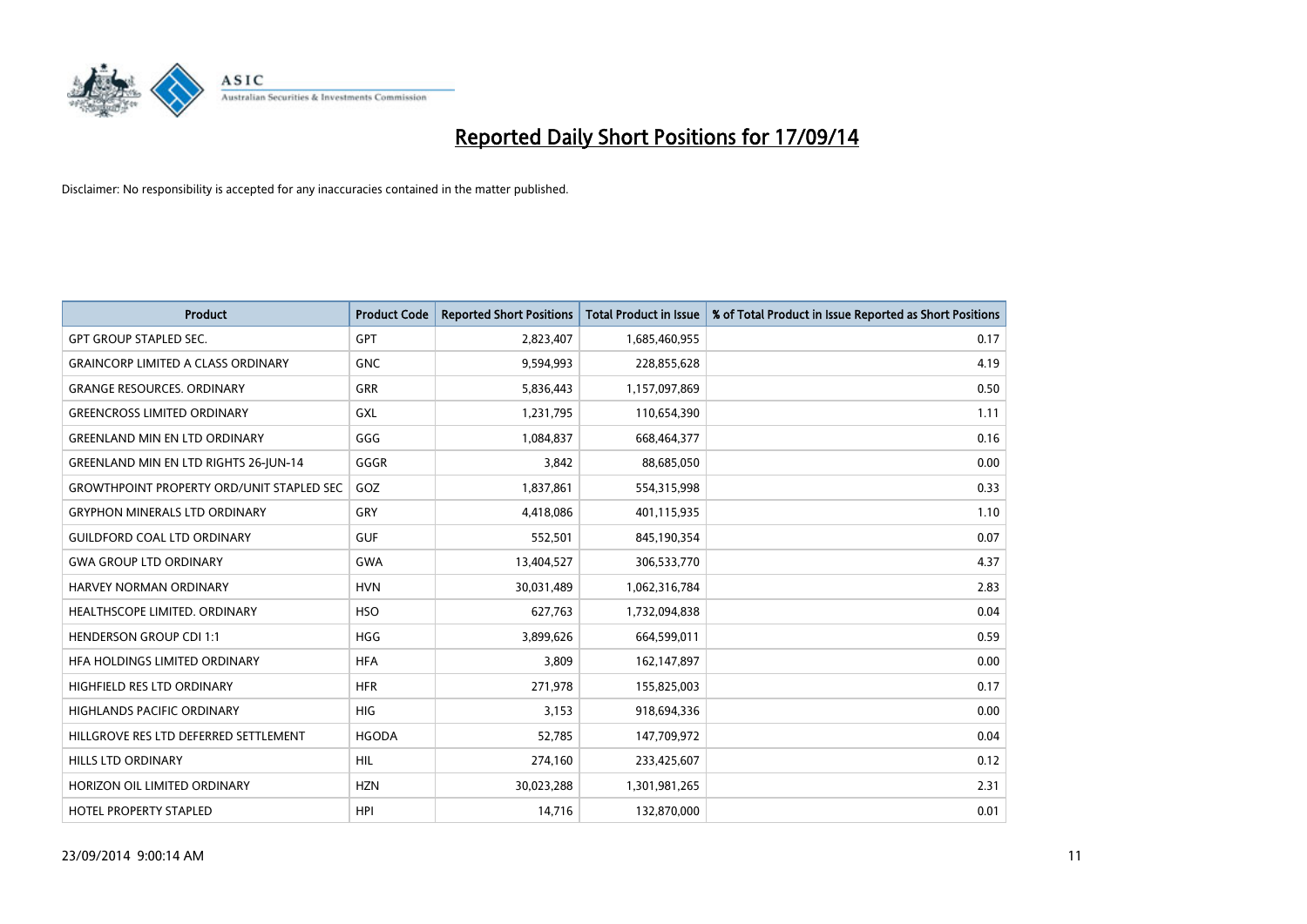

| <b>Product</b>                                | <b>Product Code</b> | <b>Reported Short Positions</b> | <b>Total Product in Issue</b> | % of Total Product in Issue Reported as Short Positions |
|-----------------------------------------------|---------------------|---------------------------------|-------------------------------|---------------------------------------------------------|
| <b>IBUY GROUP LTD ORDINARY</b>                | <b>IBY</b>          | 89,811                          | 426,069,834                   | 0.02                                                    |
| ICAR ASIA LTD ORDINARY                        | ICO                 | 104,989                         | 193,188,846                   | 0.05                                                    |
| <b>ICON ENERGY LIMITED ORDINARY</b>           | <b>ICN</b>          | 806,640                         | 615,774,351                   | 0.13                                                    |
| <b>IINET LIMITED ORDINARY</b>                 | <b>IIN</b>          | 7,588,587                       | 161,238,847                   | 4.71                                                    |
| <b>ILUKA RESOURCES ORDINARY</b>               | <b>ILU</b>          | 37,685,629                      | 418,700,517                   | 9.00                                                    |
| <b>IMDEX LIMITED ORDINARY</b>                 | <b>IMD</b>          | 2,371,824                       | 216,203,136                   | 1.10                                                    |
| <b>IMPEDIMED LIMITED ORDINARY</b>             | <b>IPD</b>          | 5.000                           | 238,587,802                   | 0.00                                                    |
| IMX RESOURCES LTD ORDINARY                    | <b>IXR</b>          | 1                               | 451,497,138                   | 0.00                                                    |
| <b>INCITEC PIVOT ORDINARY</b>                 | IPL                 | 33,335,357                      | 1,654,998,197                 | 2.01                                                    |
| <b>INDEPENDENCE GROUP ORDINARY</b>            | <b>IGO</b>          | 73,929                          | 234,256,573                   | 0.03                                                    |
| INDOPHIL RESOURCES ORDINARY                   | <b>IRN</b>          | 673,769                         | 1,203,146,194                 | 0.06                                                    |
| <b>INDUSTRIA REIT STAPLED</b>                 | <b>IDR</b>          | 35,248                          | 125,000,001                   | 0.03                                                    |
| <b>INFIGEN ENERGY STAPLED SECURITIES</b>      | <b>IFN</b>          | 2,618,357                       | 767,887,581                   | 0.34                                                    |
| <b>INGENIA GROUP STAPLED SECURITIES</b>       | <b>INA</b>          | 1,873,093                       | 678,058,232                   | 0.28                                                    |
| <b>INSURANCE AUSTRALIA ORDINARY</b>           | <b>IAG</b>          | 8,669,233                       | 2,341,618,048                 | 0.37                                                    |
| <b>INTREPID MINES ORDINARY</b>                | <b>IAU</b>          | 2,144,790                       | 557,500,888                   | 0.38                                                    |
| <b>INVESTA OFFICE FUND STAPLED SECURITIES</b> | <b>IOF</b>          | 582,844                         | 614,047,458                   | 0.09                                                    |
| <b>INVOCARE LIMITED ORDINARY</b>              | IVC                 | 4,768,903                       | 110,030,298                   | 4.33                                                    |
| <b>IOOF HOLDINGS LTD ORDINARY</b>             | IFL                 | 6,641,567                       | 300,133,752                   | 2.21                                                    |
| <b>IPROPERTY GROUP LTD ORDINARY</b>           | <b>IPP</b>          | 2,141,795                       | 181,703,204                   | 1.18                                                    |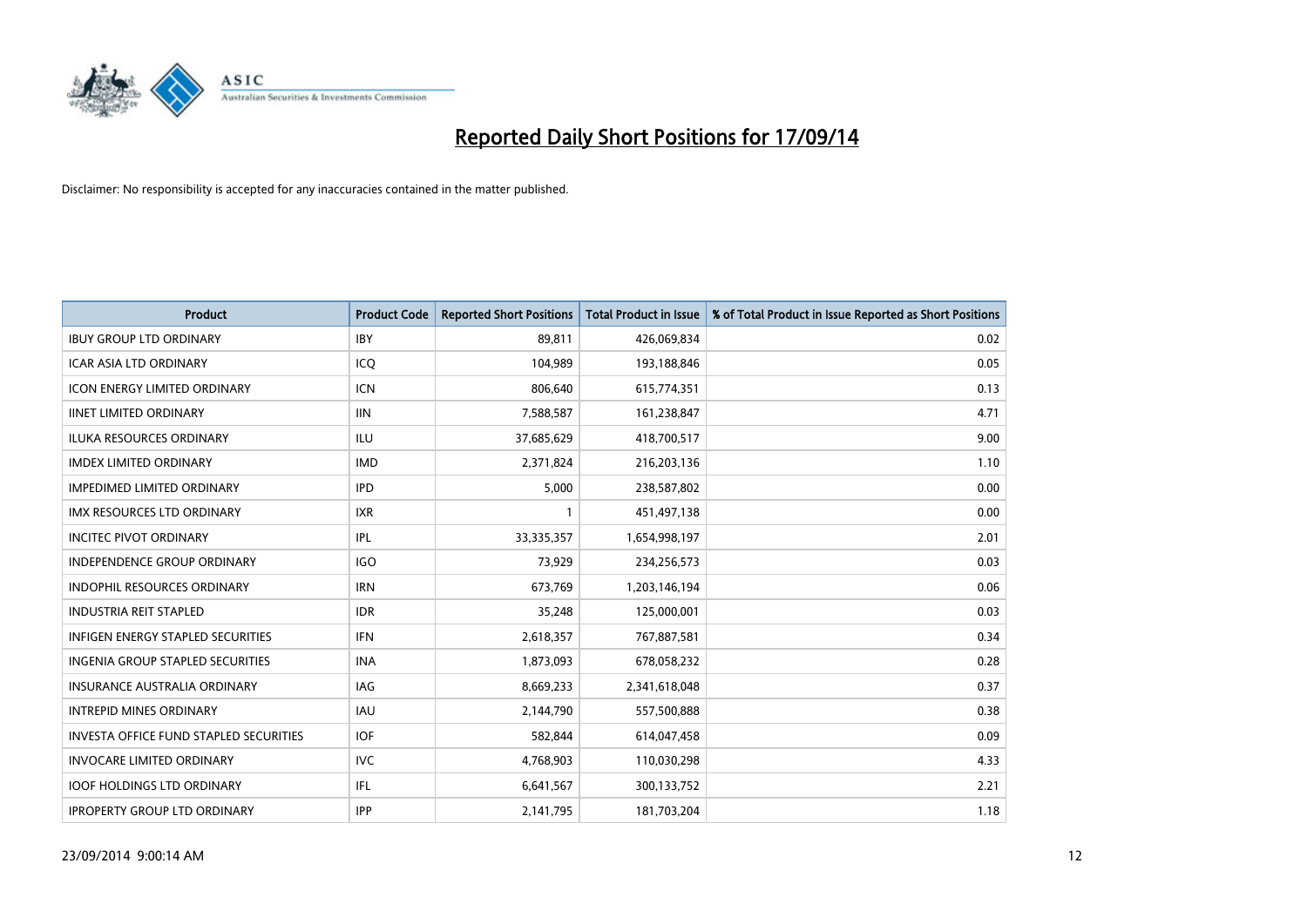

| <b>Product</b>                           | <b>Product Code</b> | <b>Reported Short Positions</b> | <b>Total Product in Issue</b> | % of Total Product in Issue Reported as Short Positions |
|------------------------------------------|---------------------|---------------------------------|-------------------------------|---------------------------------------------------------|
| <b>IRESS LIMITED ORDINARY</b>            | <b>IRE</b>          | 4,954,876                       | 159,097,319                   | 3.11                                                    |
| <b>IRON ORE HOLDINGS ORDINARY</b>        | <b>IOH</b>          | 34,529                          | 161,174,005                   | 0.02                                                    |
| <b>ISELECT LTD ORDINARY</b>              | <b>ISU</b>          | 829,216                         | 260,889,894                   | 0.32                                                    |
| <b>ISENTIA GROUP LTD ORDINARY</b>        | <b>ISD</b>          | 19,056                          | 200,000,001                   | 0.01                                                    |
| JAMES HARDIE INDUST CHESS DEPOSITARY INT | <b>IHX</b>          | 5,569,165                       | 444,882,763                   | 1.25                                                    |
| <b>JAPARA HEALTHCARE LT ORDINARY</b>     | <b>IHC</b>          | 5,385,055                       | 263,046,592                   | 2.05                                                    |
| <b>JB HI-FI LIMITED ORDINARY</b>         | <b>IBH</b>          | 10,782,777                      | 99,238,673                    | 10.87                                                   |
| KAGARA LTD ORDINARY                      | KZL                 | 34,720                          | 798,953,117                   | 0.00                                                    |
| KAROON GAS AUSTRALIA ORDINARY            | <b>KAR</b>          | 19,562,997                      | 255,997,690                   | 7.64                                                    |
| KATHMANDU HOLD LTD ORDINARY              | <b>KMD</b>          | 1,838,848                       | 201,238,678                   | 0.91                                                    |
| <b>KBL MINING LIMITED ORDINARY</b>       | <b>KBL</b>          | 1,820                           | 393,535,629                   | 0.00                                                    |
| KINGSGATE CONSOLID. ORDINARY             | <b>KCN</b>          | 13,821,060                      | 223,584,937                   | 6.18                                                    |
| KINGSROSE MINING LTD ORDINARY            | <b>KRM</b>          | 432,730                         | 358,611,493                   | 0.12                                                    |
| <b>KOGI IRON LTD ORDINARY</b>            | KFE                 | 1,747,098                       | 376,669,836                   | 0.46                                                    |
| LEIGHTON HOLDINGS ORDINARY               | LEI                 | 4,870,433                       | 338,503,563                   | 1.44                                                    |
| LEND LEASE GROUP UNIT/ORD STAPLED        | LLC                 | 1,821,222                       | 577,475,833                   | 0.32                                                    |
| LIFESTYLE COMMUNIT. ORDINARY             | LIC                 | 4,000                           | 99,970,131                    | 0.00                                                    |
| LIQUEFIED NATURAL ORDINARY               | <b>LNG</b>          | 2,507,573                       | 461,402,201                   | 0.54                                                    |
| LONESTAR RESO LTD ORDINARY               | <b>LNR</b>          | 764,024                         | 752,187,211                   | 0.10                                                    |
| LUCAPA DIAMOND LTD ORDINARY              | <b>LOM</b>          | 36,234                          | 181,776,720                   | 0.02                                                    |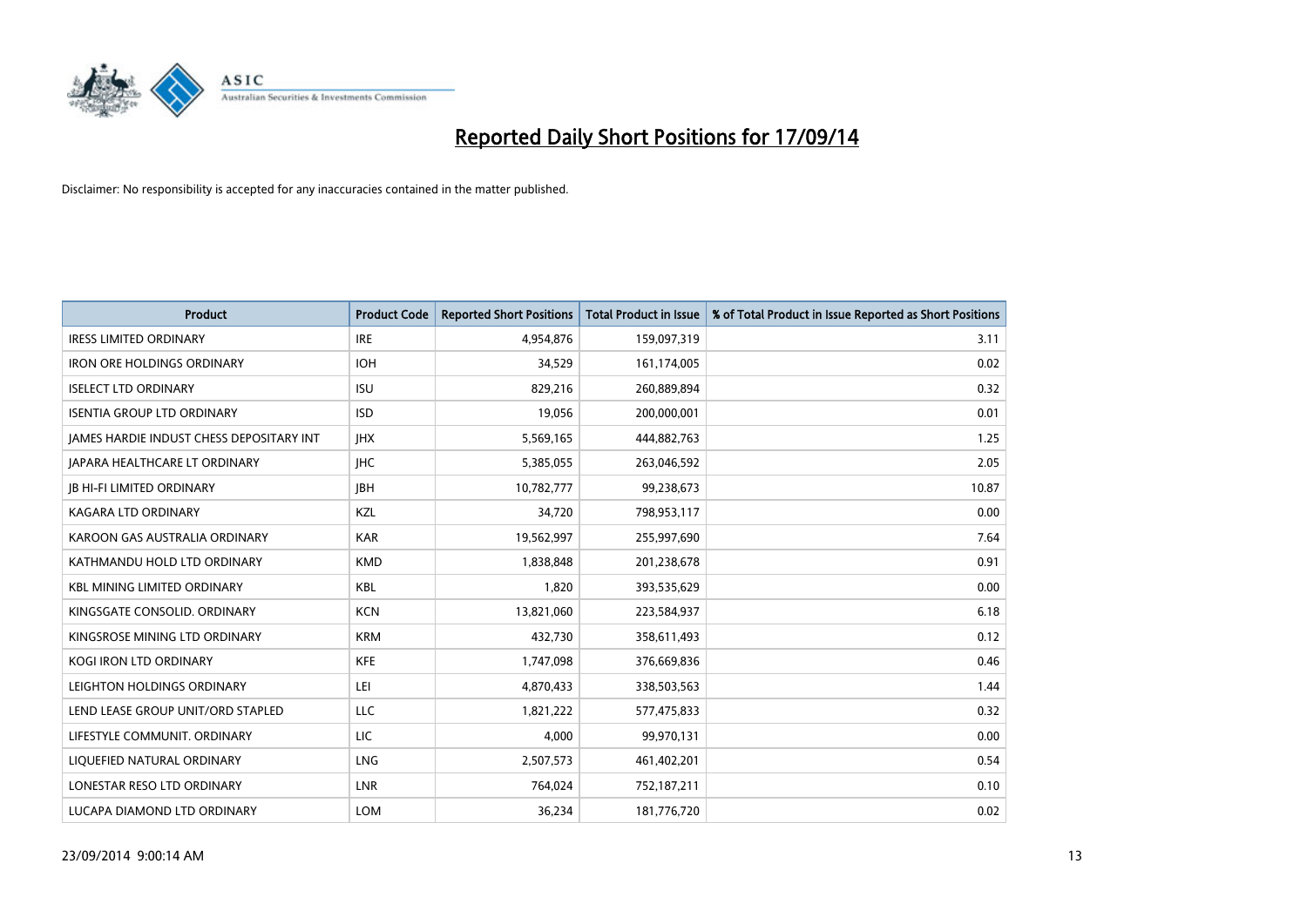

| <b>Product</b>                        | <b>Product Code</b> | <b>Reported Short Positions</b> | <b>Total Product in Issue</b> | % of Total Product in Issue Reported as Short Positions |
|---------------------------------------|---------------------|---------------------------------|-------------------------------|---------------------------------------------------------|
| <b>LYNAS CORPORATION ORDINARY</b>     | <b>LYC</b>          | 133,904,096                     | 2,333,801,566                 | 5.74                                                    |
| <b>M2 GRP LTD ORDINARY</b>            | <b>MTU</b>          | 5,681,701                       | 180,824,848                   | 3.14                                                    |
| <b>MACA LIMITED ORDINARY</b>          | <b>MLD</b>          | 1,123,801                       | 232,676,373                   | 0.48                                                    |
| MACMAHON HOLDINGS ORDINARY            | <b>MAH</b>          | 4,592,504                       | 1,261,699,966                 | 0.36                                                    |
| MACO ATLAS ROADS GRP ORDINARY STAPLED | <b>MOA</b>          | 2,965,597                       | 511,538,852                   | 0.58                                                    |
| MACQUARIE GROUP LTD ORDINARY          | MQG                 | 962,906                         | 321,202,994                   | 0.30                                                    |
| MAGELLAN FIN GRP LTD ORDINARY         | <b>MFG</b>          | 4,112,172                       | 158,918,177                   | 2.59                                                    |
| <b>MATRIX C &amp; E LTD ORDINARY</b>  | <b>MCE</b>          | 2,663,292                       | 94,555,428                    | 2.82                                                    |
| MAVERICK DRILLING ORDINARY            | <b>MAD</b>          | 7,313,257                       | 534,321,602                   | 1.37                                                    |
| <b>MAXITRANS INDUSTRIES ORDINARY</b>  | <b>MXI</b>          | 43,045                          | 185,075,653                   | 0.02                                                    |
| MAYNE PHARMA LTD ORDINARY             | <b>MYX</b>          | 8,865,407                       | 587,634,335                   | 1.51                                                    |
| MCMILLAN SHAKESPEARE ORDINARY         | <b>MMS</b>          | 879,704                         | 77,515,525                    | 1.13                                                    |
| MCPHERSON'S LTD ORDINARY              | <b>MCP</b>          | 10,161                          | 95,434,645                    | 0.01                                                    |
| MEDUSA MINING LTD ORDINARY            | <b>MML</b>          | 8,170,689                       | 207,794,301                   | 3.93                                                    |
| MELBOURNE IT LIMITED ORDINARY         | <b>MLB</b>          | 132                             | 92,944,392                    | 0.00                                                    |
| MERIDIAN ENERGY INSTALMENT RECEIPTS   | <b>MEZCA</b>        | 200,000                         | 1,255,413,626                 | 0.02                                                    |
| <b>MERMAID MARINE ORDINARY</b>        | <b>MRM</b>          | 13,105,394                      | 366,766,098                   | 3.57                                                    |
| MESOBLAST LIMITED ORDINARY            | <b>MSB</b>          | 22,683,277                      | 321,640,094                   | 7.05                                                    |
| METALS X LIMITED ORDINARY             | <b>MLX</b>          | 343,958                         | 1,655,826,110                 | 0.02                                                    |
| METCASH LIMITED ORDINARY              | <b>MTS</b>          | 103,212,420                     | 903,309,574                   | 11.43                                                   |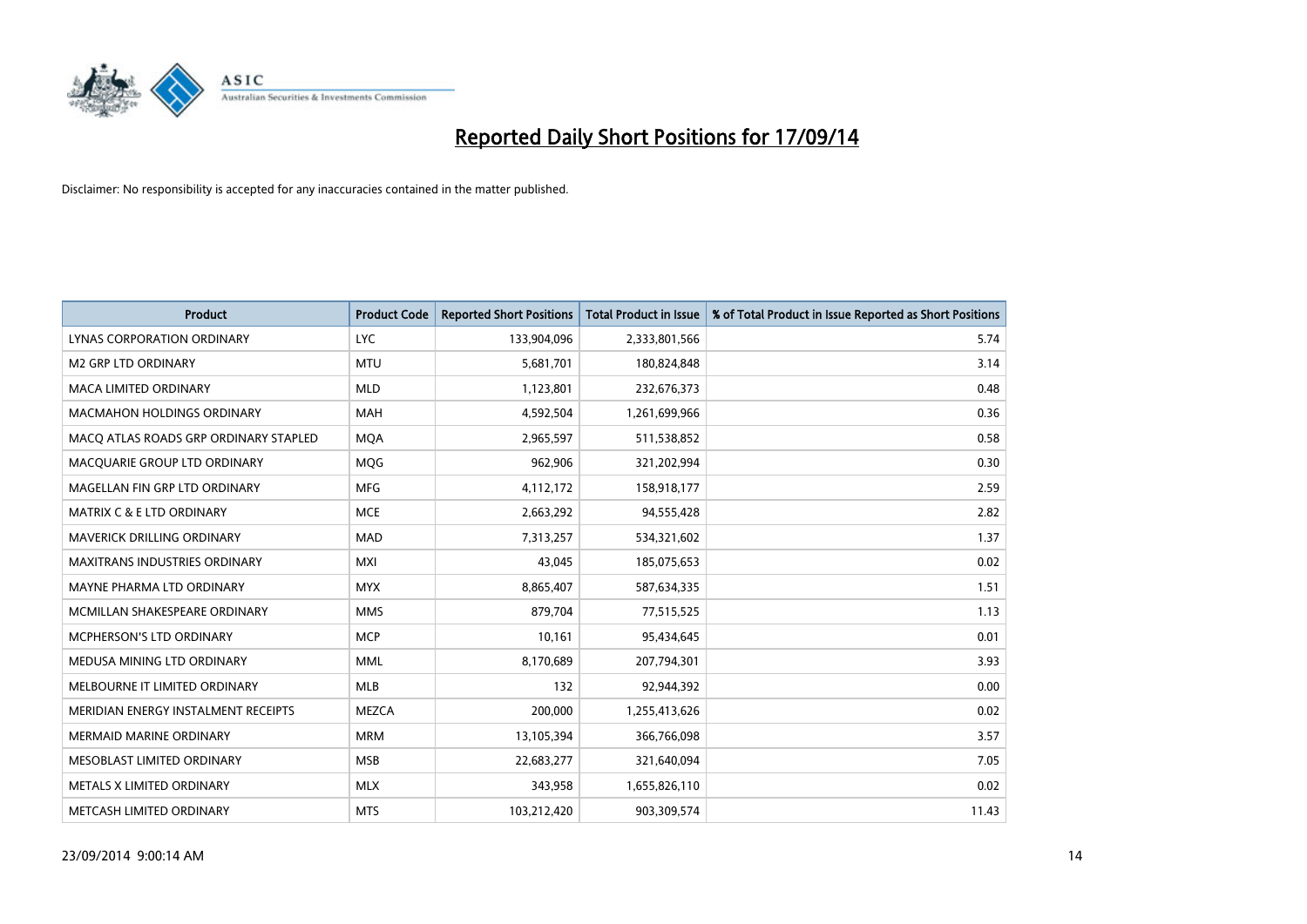

| <b>Product</b>                    | <b>Product Code</b> | <b>Reported Short Positions</b> | <b>Total Product in Issue</b> | % of Total Product in Issue Reported as Short Positions |
|-----------------------------------|---------------------|---------------------------------|-------------------------------|---------------------------------------------------------|
| MIGHTY RIVER POWER ORDINARY       | <b>MYT</b>          | 3,756,804                       | 1,400,012,517                 | 0.27                                                    |
| MINCOR RESOURCES NL ORDINARY      | <b>MCR</b>          | 61,731                          | 188,208,274                   | 0.03                                                    |
| MINERAL DEPOSITS ORDINARY         | <b>MDL</b>          | 1,079,068                       | 103,676,341                   | 1.04                                                    |
| MINERAL RESOURCES. ORDINARY       | <b>MIN</b>          | 14,350,358                      | 186,556,246                   | 7.69                                                    |
| MINT WIRELESS ORDINARY            | <b>MNW</b>          | 1,512,750                       | 470,372,395                   | 0.32                                                    |
| MIRABELA NICKEL LTD ORDINARY      | <b>MBN</b>          | 10                              | 929,710,216                   | 0.00                                                    |
| MIRVAC GROUP STAPLED SECURITIES   | <b>MGR</b>          | 2,968,211                       | 3,697,197,370                 | 0.08                                                    |
| MOBILE EMBRACE LTD ORDINARY       | <b>MBE</b>          | 28,000                          | 376,510,098                   | 0.01                                                    |
| MOLOPO ENERGY LTD ORDINARY        | <b>MPO</b>          | 11,118                          | 248,705,730                   | 0.00                                                    |
| MONADELPHOUS GROUP ORDINARY       | <b>MND</b>          | 7,622,392                       | 92,796,819                    | 8.21                                                    |
| MORTGAGE CHOICE LTD ORDINARY      | MOC                 | 1,587                           | 123,879,296                   | 0.00                                                    |
| <b>MOUNT GIBSON IRON ORDINARY</b> | <b>MGX</b>          | 19,115,660                      | 1,090,805,085                 | 1.75                                                    |
| MULTIPLEX SITES SITES             | <b>MXUPA</b>        | 2,162                           | 4,500,000                     | 0.05                                                    |
| <b>MYER HOLDINGS LTD ORDINARY</b> | <b>MYR</b>          | 88,892,967                      | 585,684,551                   | 15.18                                                   |
| <b>MYSTATE LIMITED ORDINARY</b>   | <b>MYS</b>          | 129                             | 87,283,417                    | 0.00                                                    |
| NANOSONICS LIMITED ORDINARY       | <b>NAN</b>          | 1,664,539                       | 264,332,826                   | 0.63                                                    |
| NATIONAL AUST. BANK ORDINARY      | <b>NAB</b>          | 7,333,965                       | 2,365,771,681                 | 0.31                                                    |
| NATIONAL STORAGE STAPLED          | <b>NSR</b>          | 706,160                         | 281,631,660                   | 0.25                                                    |
| NAVITAS LIMITED ORDINARY          | <b>NVT</b>          | 3,008,111                       | 375,947,352                   | 0.80                                                    |
| NEARMAP LTD ORDINARY              | <b>NEA</b>          | 1,048,726                       | 337,946,101                   | 0.31                                                    |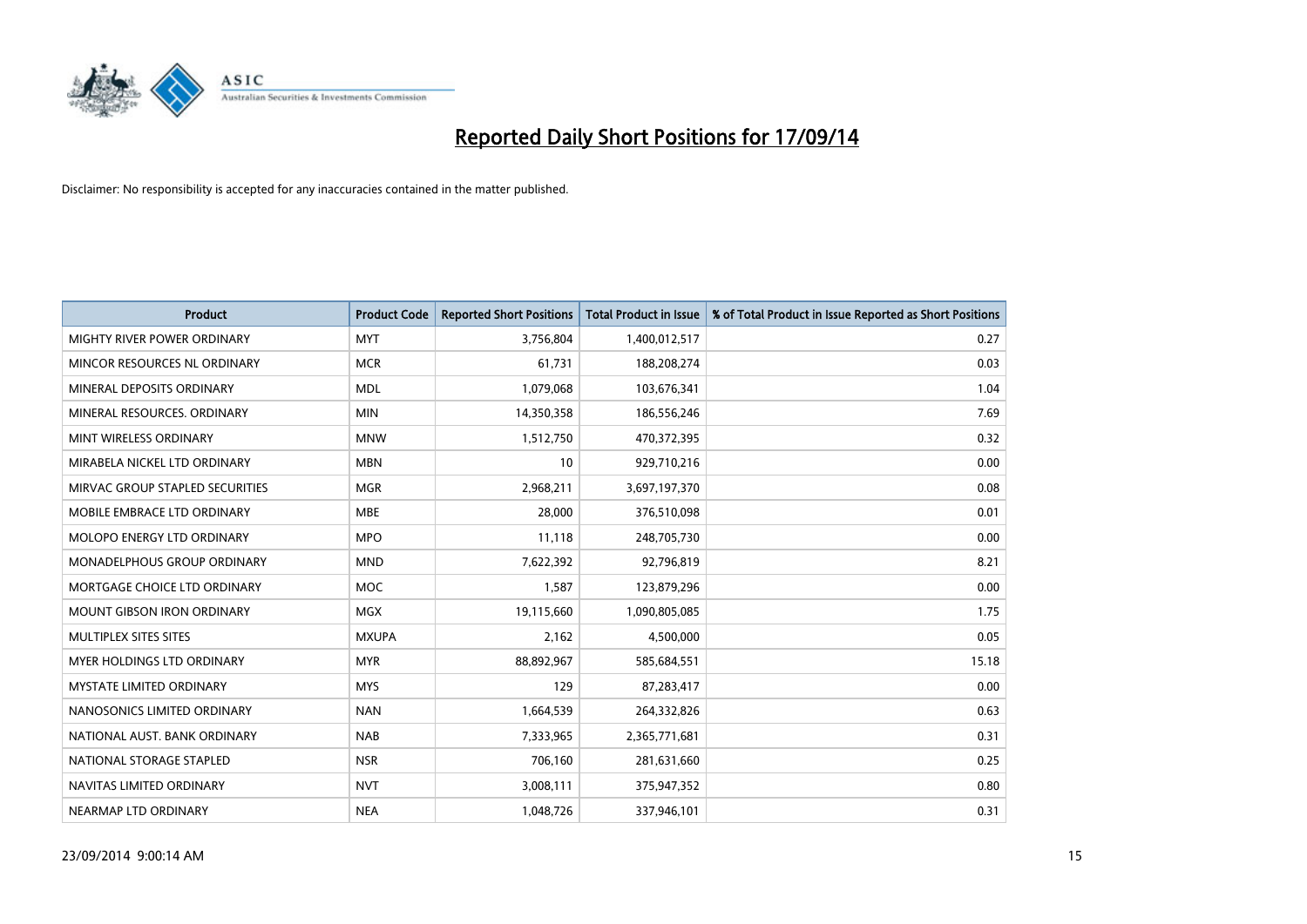

| <b>Product</b>                        | <b>Product Code</b> | <b>Reported Short Positions</b> | Total Product in Issue | % of Total Product in Issue Reported as Short Positions |
|---------------------------------------|---------------------|---------------------------------|------------------------|---------------------------------------------------------|
| NEON ENERGY LIMITED ORDINARY          | <b>NEN</b>          | 127,229                         | 553,037,848            | 0.02                                                    |
| NEW HOPE CORPORATION ORDINARY         | <b>NHC</b>          | 1,831,824                       | 830,999,449            | 0.22                                                    |
| NEWCREST MINING ORDINARY              | <b>NCM</b>          | 10,486,384                      | 766,510,971            | 1.37                                                    |
| NEWS CORP A NON-VOTING CDI            | <b>NWSLV</b>        | 418,918                         | 2,976,217              | 14.08                                                   |
| NEWS CORP B VOTING CDI                | <b>NWS</b>          | 2,194,410                       | 22,645,126             | 9.69                                                    |
| NEWSAT LIMITED ORDINARY               | <b>NWT</b>          | 7,522,190                       | 613,199,841            | 1.23                                                    |
| NEXTDC LIMITED ORDINARY               | <b>NXT</b>          | 19,488,190                      | 193,154,486            | 10.09                                                   |
| NEXUS ENERGY LIMITED ORDINARY         | <b>NXS</b>          | 83,985                          | 1,330,219,459          | 0.01                                                    |
| NIB HOLDINGS LIMITED ORDINARY         | <b>NHF</b>          | 2,049,979                       | 439,004,182            | 0.47                                                    |
| NIDO PETROLEUM ORDINARY               | <b>NDO</b>          | 42,480                          | 2,188,266,468          | 0.00                                                    |
| NINE ENTERTAINMENT ORDINARY           | <b>NEC</b>          | 11,164,334                      | 940,295,023            | 1.19                                                    |
| NOBLE MINERAL RES ORDINARY            | <b>NMG</b>          | 2,365,726                       | 666,397,952            | 0.36                                                    |
| NORTHERN IRON LTD ORDINARY            | <b>NFE</b>          | 11,392                          | 484,405,314            | 0.00                                                    |
| NORTHERN STAR ORDINARY                | <b>NST</b>          | 10,709,477                      | 587,429,659            | 1.82                                                    |
| NRW HOLDINGS LIMITED ORDINARY         | <b>NWH</b>          | 13,497,553                      | 278,888,011            | 4.84                                                    |
| NUFARM LIMITED ORDINARY               | <b>NUF</b>          | 17,868,497                      | 264,021,627            | 6.77                                                    |
| NUPLEX INDUSTRIES ORDINARY            | <b>NPX</b>          | 1,000                           | 198,125,827            | 0.00                                                    |
| OCEANAGOLD CORP. CHESS DEPOSITARY INT | <b>OGC</b>          | 1,842,916                       | 301,420,186            | 0.61                                                    |
| OIL SEARCH LTD ORDINARY               | <b>OSH</b>          | 2,585,070                       | 1,519,022,225          | 0.17                                                    |
| OM HOLDINGS LIMITED ORDINARY          | <b>OMH</b>          | 169,771                         | 733,423,337            | 0.02                                                    |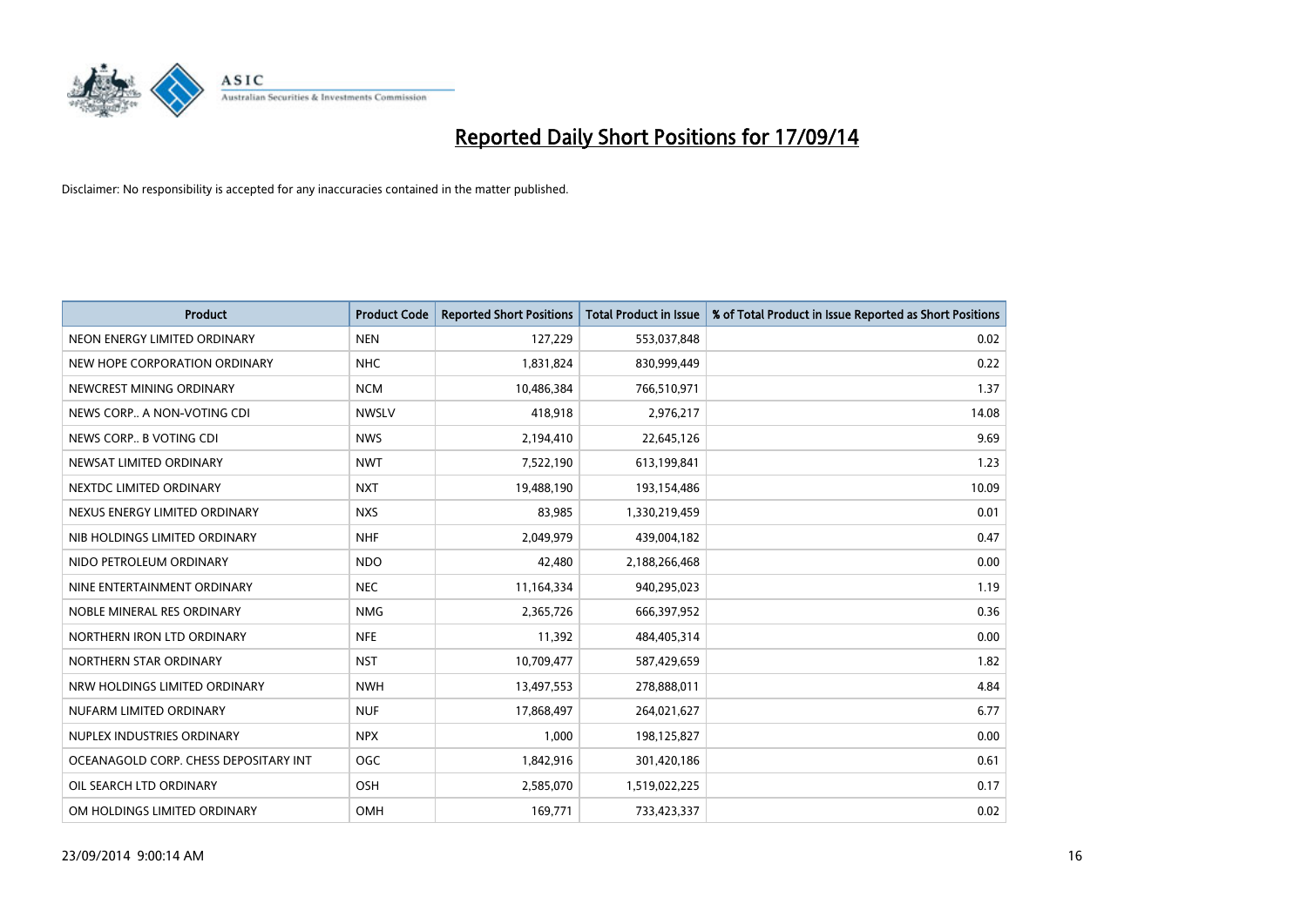

| <b>Product</b>                 | <b>Product Code</b> | <b>Reported Short Positions</b> | <b>Total Product in Issue</b> | % of Total Product in Issue Reported as Short Positions |
|--------------------------------|---------------------|---------------------------------|-------------------------------|---------------------------------------------------------|
| OMI HOLDINGS LIMITED ORDINARY  | OMI                 | 162,696                         | 3,750,000                     | 4.34                                                    |
| ORICA LIMITED ORDINARY         | ORI                 | 15,198,813                      | 372,743,291                   | 4.08                                                    |
| ORIGIN ENERGY ORDINARY         | <b>ORG</b>          | 7,966,874                       | 1,103,646,907                 | 0.72                                                    |
| OROCOBRE LIMITED ORDINARY      | <b>ORE</b>          | 2,141,665                       | 132,041,911                   | 1.62                                                    |
| ORORA LIMITED ORDINARY         | <b>ORA</b>          | 2,047,133                       | 1,206,684,923                 | 0.17                                                    |
| OROTONGROUP LIMITED ORDINARY   | <b>ORL</b>          | 397,722                         | 40,880,902                    | 0.97                                                    |
| OZ MINERALS ORDINARY           | OZL                 | 15,795,878                      | 303,470,022                   | 5.21                                                    |
| OZFOREX GROUP LTD ORDINARY     | <b>OFX</b>          | 11,270,661                      | 240,000,000                   | 4.70                                                    |
| <b>PACIFIC BRANDS ORDINARY</b> | <b>PBG</b>          | 44,641,263                      | 917,226,291                   | 4.87                                                    |
| PACT GROUP HLDGS LTD ORDINARY  | <b>PGH</b>          | 2,152,168                       | 294,097,961                   | 0.73                                                    |
| PALADIN ENERGY LTD ORDINARY    | <b>PDN</b>          | 102,558,905                     | 964,894,574                   | 10.63                                                   |
| PANAUST LIMITED ORDINARY       | <b>PNA</b>          | 105,765                         | 635,580,654                   | 0.02                                                    |
| PANORAMA SYNERGY LTD ORDINARY  | <b>PSY</b>          | 200,017                         | 473,838,798                   | 0.04                                                    |
| PANORAMIC RESOURCES ORDINARY   | PAN                 | 41,017                          | 322,275,824                   | 0.01                                                    |
| PANTERRA GOLD LTD ORDINARY     | PGI                 | $\mathbf{1}$                    | 822,241,166                   | 0.00                                                    |
| PAPERLINX LIMITED ORDINARY     | <b>PPX</b>          | 44,675                          | 665, 181, 261                 | 0.01                                                    |
| PAPILLON RES LTD ORDINARY      | PIR                 | 6,318,757                       | 352,044,210                   | 1.79                                                    |
| PATTIES FOODS LTD ORDINARY     | <b>PFL</b>          | 9,001                           | 139,144,338                   | 0.01                                                    |
| PEET LIMITED ORDINARY          | <b>PPC</b>          | 52,912                          | 433,389,348                   | 0.01                                                    |
| PERPETUAL LIMITED ORDINARY     | <b>PPT</b>          | 996,446                         | 46,574,426                    | 2.14                                                    |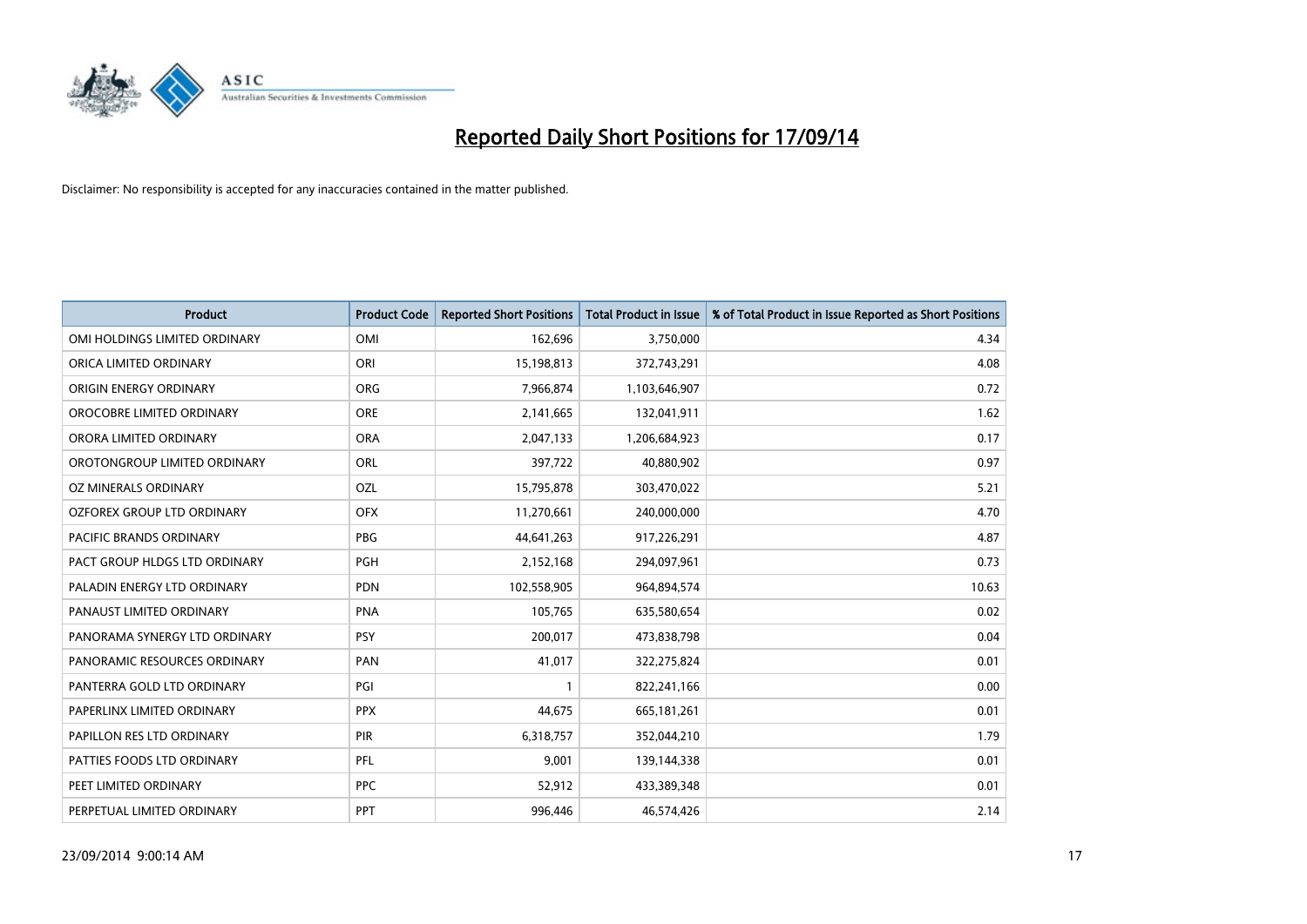

| <b>Product</b>                      | <b>Product Code</b> | <b>Reported Short Positions</b> | <b>Total Product in Issue</b> | % of Total Product in Issue Reported as Short Positions |
|-------------------------------------|---------------------|---------------------------------|-------------------------------|---------------------------------------------------------|
| PERSEUS MINING LTD ORDINARY         | PRU                 | 16,578,587                      | 526,656,401                   | 3.15                                                    |
| PHARMAXIS LTD ORDINARY              | <b>PXS</b>          | 41,630                          | 309,522,849                   | 0.01                                                    |
| PHOSPHAGENICS LTD. ORDINARY         | POH                 | 43,750                          | 1,261,965,957                 | 0.00                                                    |
| PLATINUM ASSET ORDINARY             | <b>PTM</b>          | 1,650,230                       | 580,336,142                   | 0.28                                                    |
| PLATINUM AUSTRALIA ORDINARY         | <b>PLA</b>          | 836,027                         | 504,968,043                   | 0.17                                                    |
| PLATINUM CAPITAL LTD ORDINARY       | <b>PMC</b>          | 6,123                           | 232,157,014                   | 0.00                                                    |
| PMP LIMITED ORDINARY                | <b>PMP</b>          | 27,581                          | 323,781,124                   | 0.01                                                    |
| POSEIDON NICK LTD ORDINARY          | <b>POS</b>          | 350,445                         | 513,904,288                   | 0.07                                                    |
| PRANA BIOTECHNOLOGY ORDINARY        | PBT                 | 2,760,339                       | 488,936,960                   | 0.56                                                    |
| PREMIER INVESTMENTS ORDINARY        | <b>PMV</b>          | 496,784                         | 155,714,874                   | 0.32                                                    |
| PRIMA BIOMED LTD ORDINARY           | <b>PRR</b>          | 132,361                         | 1,228,709,341                 | 0.01                                                    |
| PRIMARY HEALTH CARE ORDINARY        | <b>PRY</b>          | 18,935,246                      | 505,659,944                   | 3.74                                                    |
| PRIME MEDIA GRP LTD ORDINARY        | <b>PRT</b>          | 1,505,965                       | 366,330,303                   | 0.41                                                    |
| PROGRAMMED ORDINARY                 | <b>PRG</b>          | 270,196                         | 118,651,911                   | 0.23                                                    |
| <b>QANTAS AIRWAYS ORDINARY</b>      | QAN                 | 35,060,311                      | 2,196,330,250                 | 1.60                                                    |
| <b>QBE INSURANCE GROUP ORDINARY</b> | <b>OBE</b>          | 27,234,867                      | 1,341,959,131                 | 2.03                                                    |
| <b>QUBE HOLDINGS LTD ORDINARY</b>   | QUB                 | 6,559,080                       | 1,051,172,929                 | 0.62                                                    |
| RAMELIUS RESOURCES ORDINARY         | <b>RMS</b>          | 200                             | 468,787,779                   | 0.00                                                    |
| RAMSAY HEALTH CARE ORDINARY         | <b>RHC</b>          | 1,284,739                       | 202,081,252                   | 0.64                                                    |
| RCG CORPORATION LTD ORDINARY        | <b>RCG</b>          | 1                               | 263,808,625                   | 0.00                                                    |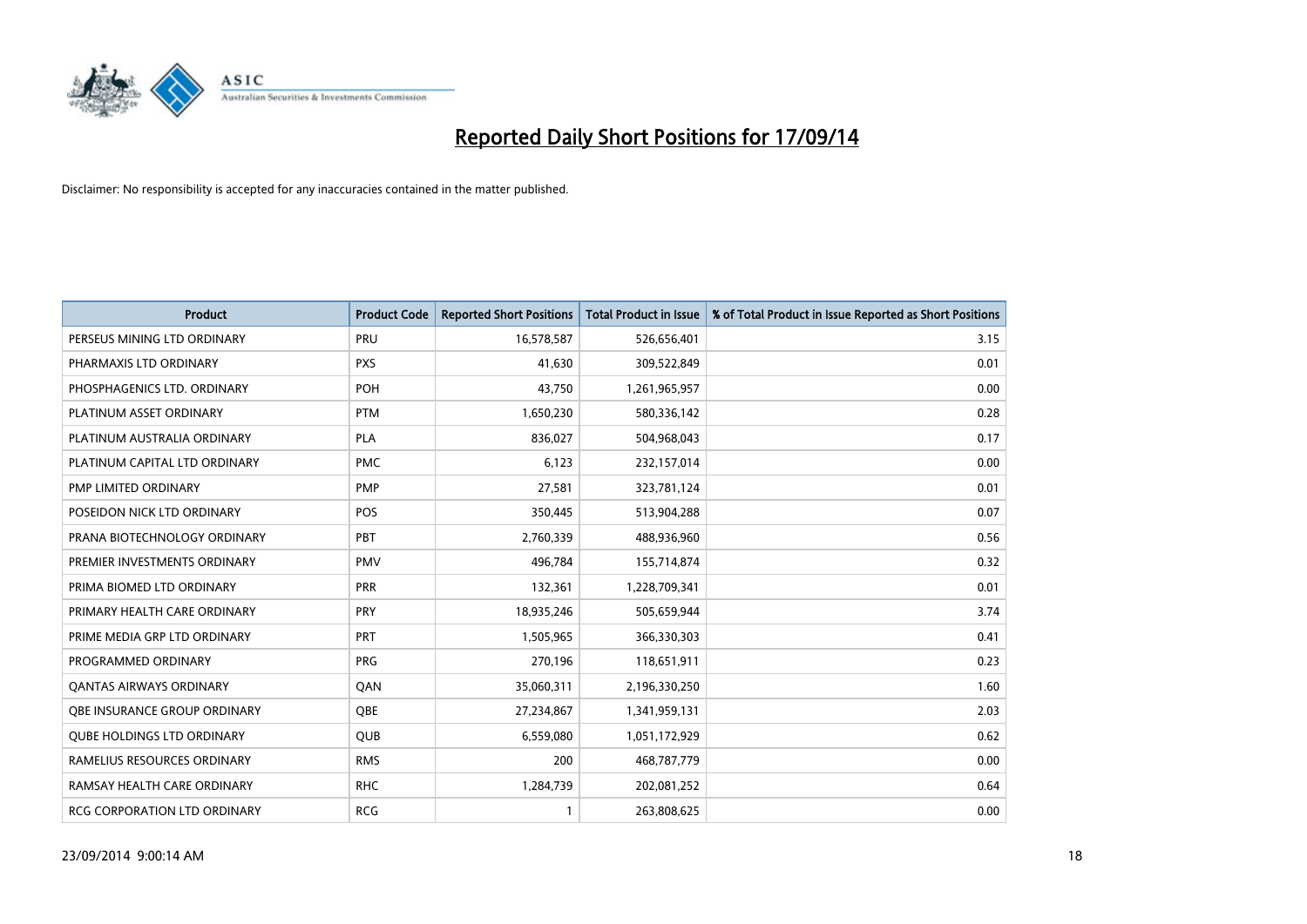

| <b>Product</b>                      | <b>Product Code</b> | <b>Reported Short Positions</b> | <b>Total Product in Issue</b> | % of Total Product in Issue Reported as Short Positions |
|-------------------------------------|---------------------|---------------------------------|-------------------------------|---------------------------------------------------------|
| <b>RCR TOMLINSON ORDINARY</b>       | <b>RCR</b>          | 778,608                         | 139,000,806                   | 0.56                                                    |
| <b>REA GROUP ORDINARY</b>           | <b>REA</b>          | 1,515,394                       | 131,714,699                   | 1.15                                                    |
| RECALL HOLDINGS LTD ORDINARY        | <b>REC</b>          | 10,304,374                      | 312,903,583                   | 3.29                                                    |
| <b>RECKON LIMITED ORDINARY</b>      | <b>RKN</b>          | 1,365,628                       | 112,084,762                   | 1.22                                                    |
| <b>RED 5 LIMITED ORDINARY</b>       | <b>RED</b>          | 174,740                         | 759,451,008                   | 0.02                                                    |
| <b>RED FORK ENERGY ORDINARY</b>     | <b>RFE</b>          | 2,188,602                       | 501,051,719                   | 0.44                                                    |
| REDBANK ENERGY LTD ORDINARY         | AEJ                 | 13                              | 786,287                       | 0.00                                                    |
| REED RESOURCES LTD ORDINARY         | <b>RDR</b>          | 2,000                           | 499,453,895                   | 0.00                                                    |
| <b>REGIS RESOURCES ORDINARY</b>     | <b>RRL</b>          | 44,636,120                      | 499,756,595                   | 8.93                                                    |
| RESMED INC CDI 10:1                 | <b>RMD</b>          | 41,566,914                      | 1,403,045,440                 | 2.96                                                    |
| RESOLUTE MINING ORDINARY            | <b>RSG</b>          | 5,820,962                       | 641,189,223                   | 0.91                                                    |
| <b>RESOURCE GENERATION ORDINARY</b> | <b>RES</b>          | 1,220                           | 581,380,338                   | 0.00                                                    |
| RETAIL FOOD GROUP ORDINARY          | <b>RFG</b>          | 6,532,603                       | 144,878,508                   | 4.51                                                    |
| REX MINERALS LIMITED ORDINARY       | <b>RXM</b>          | 882,331                         | 220,519,784                   | 0.40                                                    |
| <b>RIDLEY CORPORATION ORDINARY</b>  | <b>RIC</b>          | 1,113                           | 307,817,071                   | 0.00                                                    |
| RIO TINTO LIMITED ORDINARY          | <b>RIO</b>          | 4,208,244                       | 435,758,720                   | 0.97                                                    |
| ROC OIL COMPANY ORDINARY            | <b>ROC</b>          | 461,424                         | 687,618,400                   | 0.07                                                    |
| ROYAL WOLF HOLDINGS ORDINARY        | <b>RWH</b>          | 208,378                         | 100,387,052                   | 0.21                                                    |
| RUBIK FINANCIAL LTD. ORDINARY       | <b>RFL</b>          | 69,893                          | 340,999,914                   | 0.02                                                    |
| RURALCO HOLDINGS ORDINARY           | <b>RHL</b>          | 3,658                           | 77,291,069                    | 0.00                                                    |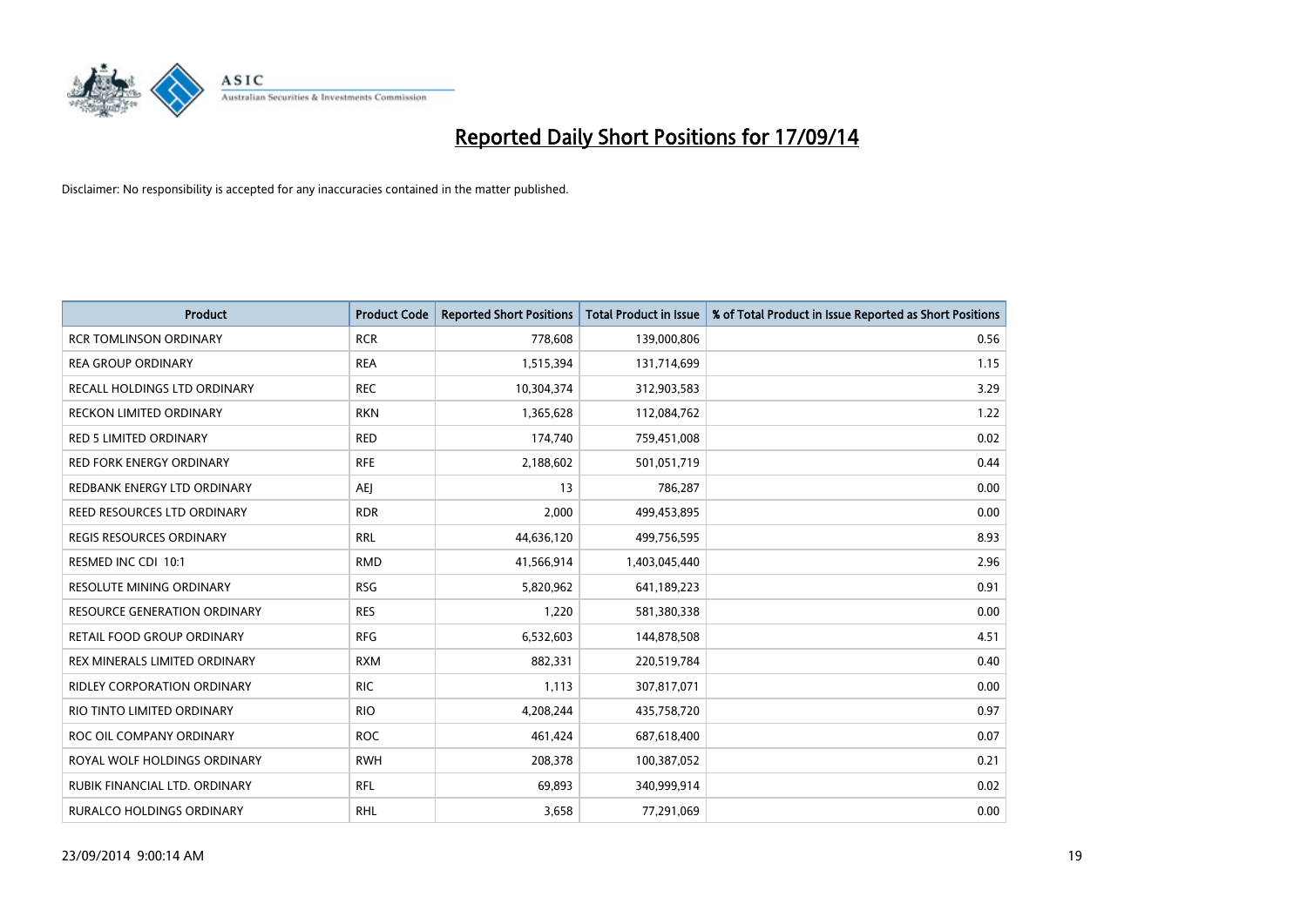

| <b>Product</b>                        | <b>Product Code</b> | <b>Reported Short Positions</b> | <b>Total Product in Issue</b> | % of Total Product in Issue Reported as Short Positions |
|---------------------------------------|---------------------|---------------------------------|-------------------------------|---------------------------------------------------------|
| SAI GLOBAL LIMITED ORDINARY           | SAI                 | 261,861                         | 211,084,918                   | 0.12                                                    |
| SALMAT LIMITED ORDINARY               | <b>SLM</b>          | 99,209                          | 159,812,799                   | 0.06                                                    |
| SAMSON OIL & GAS LTD ORDINARY         | <b>SSN</b>          | 17,754,960                      | 2,837,780,958                 | 0.63                                                    |
| SANDFIRE RESOURCES ORDINARY           | <b>SFR</b>          | 2,330,978                       | 155,640,968                   | 1.50                                                    |
| SANTOS LTD ORDINARY                   | <b>STO</b>          | 4,599,297                       | 976,752,903                   | 0.47                                                    |
| SARACEN MINERAL ORDINARY              | <b>SAR</b>          | 2,272,961                       | 792,784,738                   | 0.29                                                    |
| SCA PROPERTY GROUP STAPLED SECURITIES | <b>SCP</b>          | 21,485,685                      | 648,628,320                   | 3.31                                                    |
| <b>SCENTRE GRP STAPLED</b>            | <b>SCG</b>          | 15,126,889                      | 5,324,296,678                 | 0.28                                                    |
| SEDGMAN LIMITED ORDINARY              | <b>SDM</b>          | 1,582,371                       | 227,059,277                   | 0.70                                                    |
| SEEK LIMITED ORDINARY                 | <b>SEK</b>          | 11,300,830                      | 341,629,095                   | 3.31                                                    |
| SELECT HARVESTS ORDINARY              | SHV                 | 1,111,595                       | 66,699,341                    | 1.67                                                    |
| SENEX ENERGY LIMITED ORDINARY         | <b>SXY</b>          | 29,789,576                      | 1,149,657,377                 | 2.59                                                    |
| SERVICE STREAM ORDINARY               | <b>SSM</b>          | 30                              | 386,389,873                   | 0.00                                                    |
| SEVEN GROUP HOLDINGS ORDINARY         | <b>SVW</b>          | 618,380                         | 302,691,886                   | 0.20                                                    |
| SEVEN WEST MEDIA LTD ORDINARY         | SWM                 | 8,259,211                       | 999,160,872                   | 0.83                                                    |
| SIGMA PHARMACEUTICAL ORDINARY         | <b>SIP</b>          | 14,196,519                      | 1,108,086,575                 | 1.28                                                    |
| SILEX SYSTEMS ORDINARY                | <b>SLX</b>          | 8,003,529                       | 170,467,339                   | 4.70                                                    |
| SILVER CHEF LIMITED ORDINARY          | SIV                 | 71.188                          | 29,474,372                    | 0.24                                                    |
| SILVER LAKE RESOURCE ORDINARY         | <b>SLR</b>          | 21,074,840                      | 503,233,971                   | 4.19                                                    |
| SIMAVITA LTD CDI 1:1                  | <b>SVA</b>          | 198,180                         | 73,366,351                    | 0.27                                                    |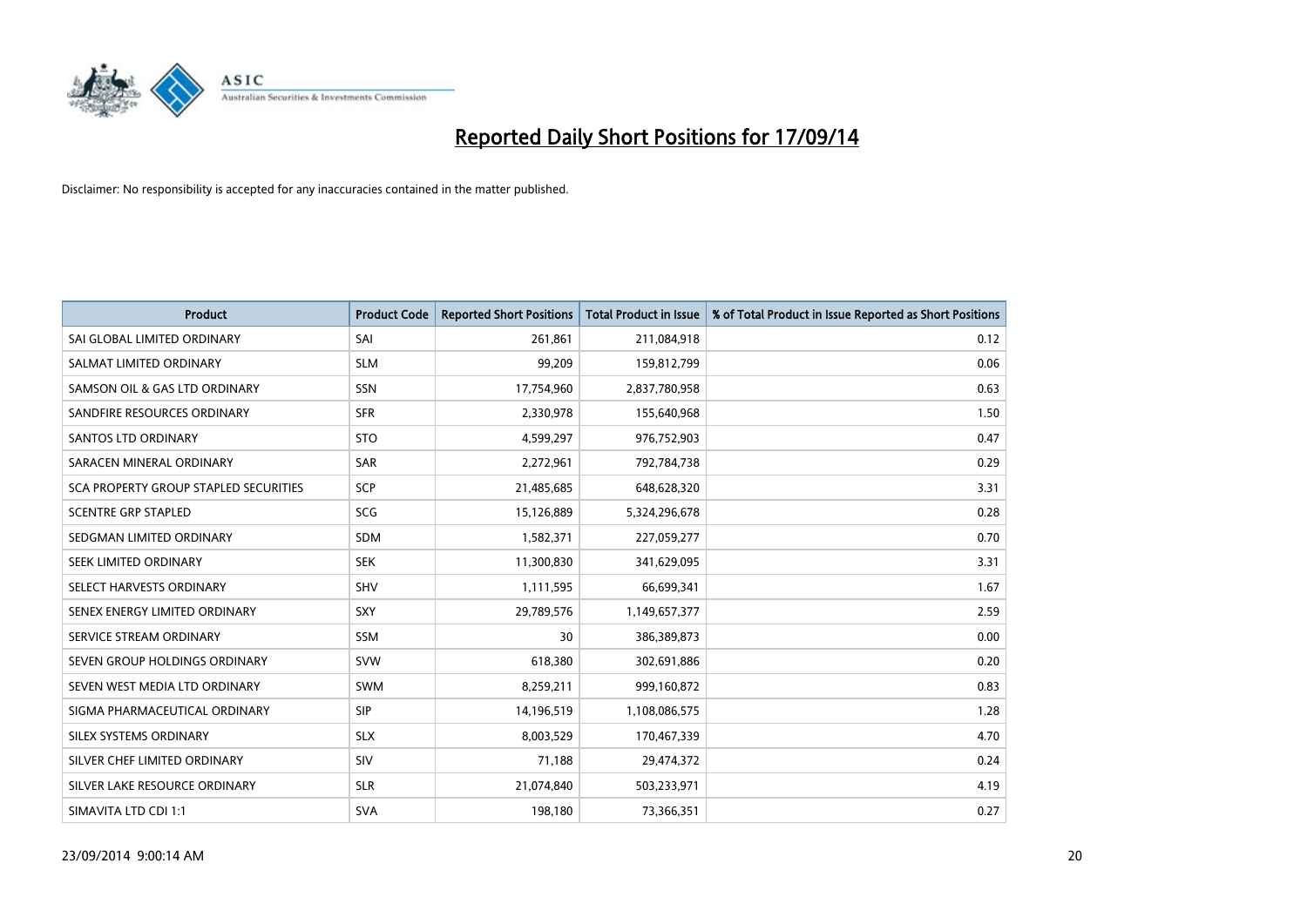

| <b>Product</b>                           | <b>Product Code</b> | <b>Reported Short Positions</b> | <b>Total Product in Issue</b> | % of Total Product in Issue Reported as Short Positions |
|------------------------------------------|---------------------|---------------------------------|-------------------------------|---------------------------------------------------------|
| SIMS METAL MGMT LTD ORDINARY             | <b>SGM</b>          | 12,662,383                      | 204,622,633                   | 6.19                                                    |
| SINGAPORE TELECOMM. CHESS DEPOSITARY INT | <b>SGT</b>          | 3,254,277                       | 115,176,393                   | 2.83                                                    |
| SINO GAS ENERGY ORDINARY                 | <b>SEH</b>          | 9,901,814                       | 1,541,422,358                 | 0.64                                                    |
| SIRIUS RESOURCES NL ORDINARY             | <b>SIR</b>          | 9,973,354                       | 340,888,269                   | 2.93                                                    |
| SIRTEX MEDICAL ORDINARY                  | <b>SRX</b>          | 257,445                         | 56,494,365                    | 0.46                                                    |
| SKILLED GROUP LTD ORDINARY               | <b>SKE</b>          | 5,172,334                       | 235,415,953                   | 2.20                                                    |
| SKY NETWORK ORDINARY                     | <b>SKT</b>          | 3,389,693                       | 389,139,785                   | 0.87                                                    |
| SKYCITY ENT GRP LTD ORDINARY             | <b>SKC</b>          | 7,219,086                       | 582,088,094                   | 1.24                                                    |
| <b>SLATER &amp; GORDON ORDINARY</b>      | SGH                 | 114,479                         | 204,338,625                   | 0.06                                                    |
| SMARTGRP CORPORATION ORDINARY            | <b>SIQ</b>          | 324,979                         | 101,461,150                   | 0.32                                                    |
| SMS MANAGEMENT. ORDINARY                 | <b>SMX</b>          | 1,831,820                       | 69,394,537                    | 2.64                                                    |
| SONIC HEALTHCARE ORDINARY                | SHL                 | 10,817,805                      | 401,121,556                   | 2.70                                                    |
| SOUL PATTINSON (W.H) ORDINARY            | SOL                 | 20,637                          | 239,395,320                   | 0.01                                                    |
| SP AUSNET STAPLED SECURITIES             | <b>SPN</b>          | 585,227                         | 3,425,244,162                 | 0.02                                                    |
| SPARK INFRASTRUCTURE STAPLED US PROHIBT. | SKI                 | 15,978,827                      | 1,466,360,128                 | 1.09                                                    |
| SPARK NEW ZEALAND ORDINARY               | <b>SPK</b>          | 11,738,475                      | 1,828,530,844                 | 0.64                                                    |
| SPDR 200 FUND ETF UNITS                  | STW                 | 1,832                           | 46,146,865                    | 0.00                                                    |
| SPOTLESS GRP HLD LTD ORDINARY            | <b>SPO</b>          | 20,803,655                      | 1,098,290,178                 | 1.89                                                    |
| ST BARBARA LIMITED ORDINARY              | <b>SBM</b>          | 13,651,856                      | 488,074,077                   | 2.80                                                    |
| STARPHARMA HOLDINGS ORDINARY             | SPL                 | 14,526,183                      | 285,109,680                   | 5.09                                                    |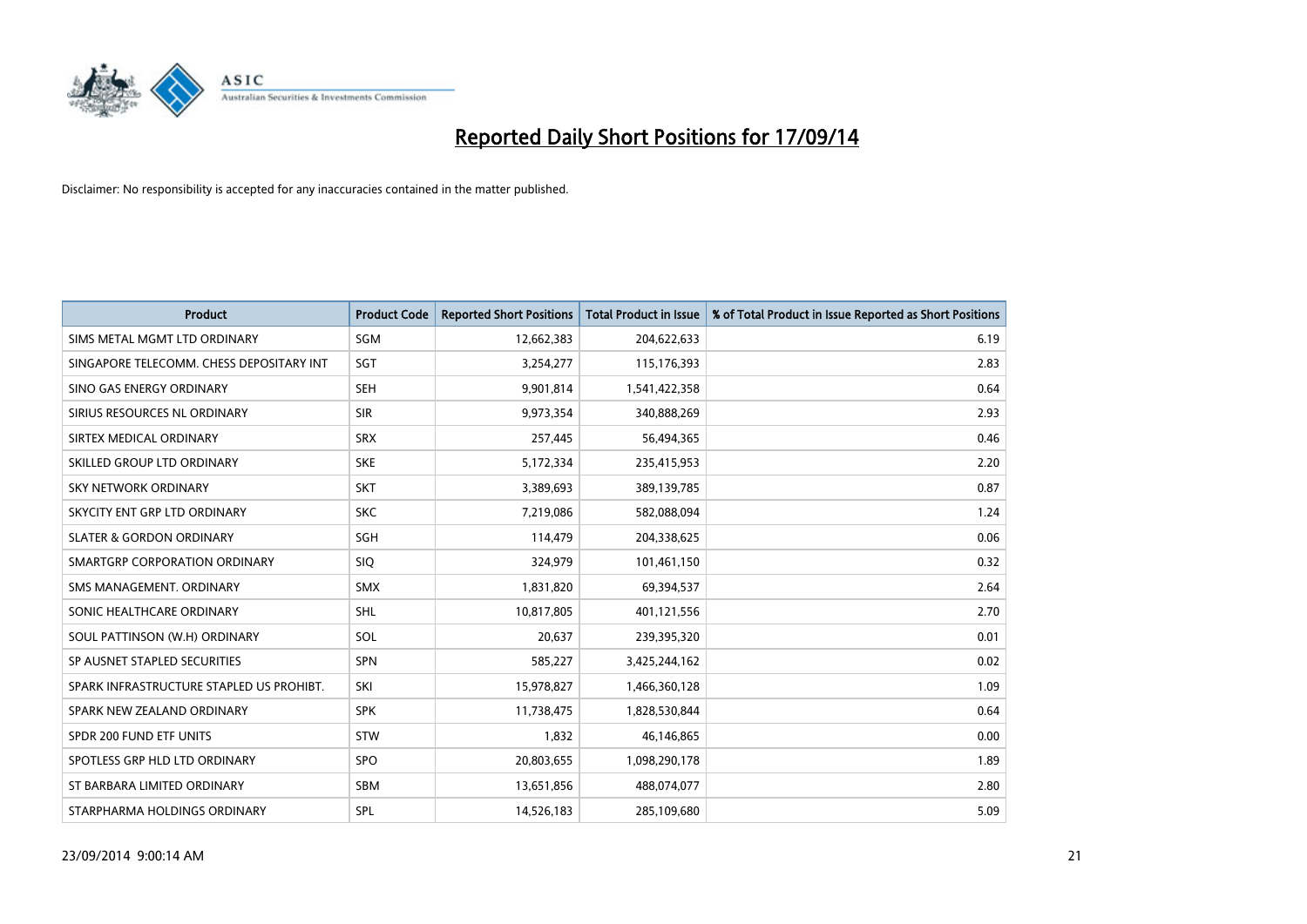

| <b>Product</b>                    | <b>Product Code</b> | <b>Reported Short Positions</b> | <b>Total Product in Issue</b> | % of Total Product in Issue Reported as Short Positions |
|-----------------------------------|---------------------|---------------------------------|-------------------------------|---------------------------------------------------------|
| STEADFAST GROUP LTD ORDINARY      | <b>SDF</b>          | 5,380,314                       | 501,638,307                   | 1.07                                                    |
| STH CRS ELECT ENGNR ORDINARY      | <b>SXE</b>          | 12,969                          | 161,523,130                   | 0.01                                                    |
| STHN CROSS MEDIA ORDINARY         | <b>SXL</b>          | 37,510,783                      | 705,246,986                   | 5.32                                                    |
| STOCKLAND UNITS/ORD STAPLED       | SGP                 | 4,231,040                       | 2,348,746,744                 | 0.18                                                    |
| STRAITS RES LTD. ORDINARY         | <b>SRO</b>          | 28,747                          | 1,217,730,293                 | 0.00                                                    |
| STRIKE ENERGY LTD ORDINARY        | <b>STX</b>          | 4,000                           | 833,330,946                   | 0.00                                                    |
| STW COMMUNICATIONS ORDINARY       | SGN                 | 2,276,363                       | 403,828,512                   | 0.56                                                    |
| <b>SUNCORP GROUP LTD ORDINARY</b> | <b>SUN</b>          | 8,096,154                       | 1,286,600,980                 | 0.63                                                    |
| SUNDANCE ENERGY ORDINARY          | <b>SEA</b>          | 2,635,512                       | 548,854,663                   | 0.48                                                    |
| SUNDANCE RESOURCES ORDINARY       | SDL                 | 76,355,393                      | 3,082,028,456                 | 2.48                                                    |
| SUNLAND GROUP LTD ORDINARY        | <b>SDG</b>          | 56,973                          | 181,710,087                   | 0.03                                                    |
| SUPER RET REP LTD ORDINARY        | SUL                 | 5,724,776                       | 196,897,430                   | 2.91                                                    |
| SYD AIRPORT STAPLED US PROHIBIT.  | SYD                 | 23,213,299                      | 2,216,216,041                 | 1.05                                                    |
| SYRAH RESOURCES ORDINARY          | <b>SYR</b>          | 4,498,071                       | 163,485,076                   | 2.75                                                    |
| TABCORP HOLDINGS LTD ORDINARY     | <b>TAH</b>          | 19,955,694                      | 762,954,019                   | 2.62                                                    |
| TAP OIL LIMITED ORDINARY          | <b>TAP</b>          | 13,433                          | 243,186,639                   | 0.01                                                    |
| TASSAL GROUP LIMITED ORDINARY     | <b>TGR</b>          | 129,067                         | 146,897,115                   | 0.09                                                    |
| <b>TATTS GROUP LTD ORDINARY</b>   | <b>TTS</b>          | 25,853,426                      | 1,434,790,447                 | 1.80                                                    |
| <b>TECHNOLOGY ONE ORDINARY</b>    | <b>TNE</b>          | 4,147                           | 308,796,455                   | 0.00                                                    |
| TELSTRA CORPORATION, ORDINARY     | <b>TLS</b>          | 27,122,130                      | 12,443,074,357                | 0.22                                                    |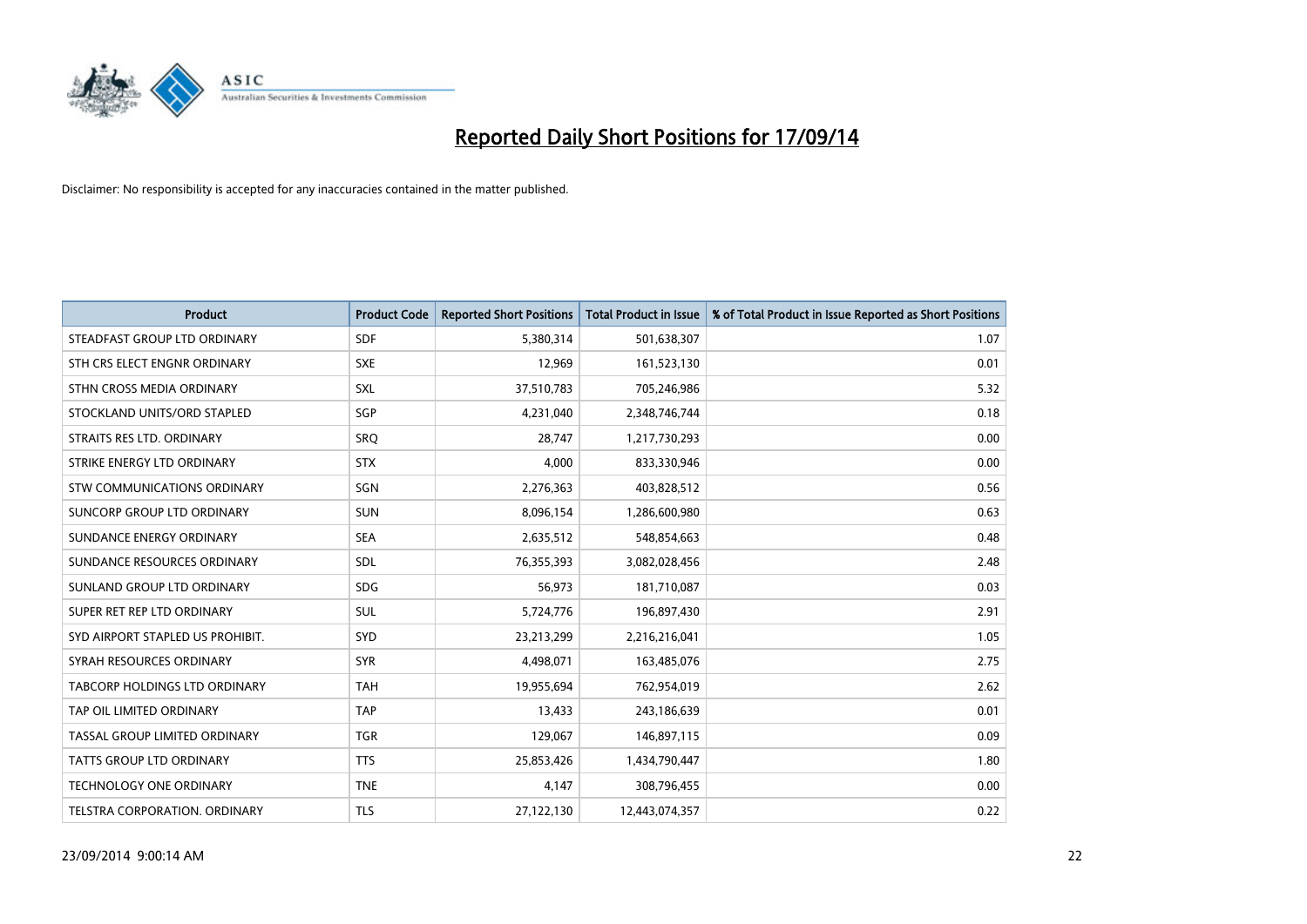

| <b>Product</b>                       | <b>Product Code</b> | <b>Reported Short Positions</b> | <b>Total Product in Issue</b> | % of Total Product in Issue Reported as Short Positions |
|--------------------------------------|---------------------|---------------------------------|-------------------------------|---------------------------------------------------------|
| <b>TEMPLETON GLOBAL ORDINARY</b>     | <b>TGG</b>          | 460                             | 198,420,359                   | 0.00                                                    |
| TEN NETWORK HOLDINGS ORDINARY        | <b>TEN</b>          | 139,307,054                     | 2,630,984,596                 | 5.29                                                    |
| TERANGA GOLD CORP CDI 1:1            | <b>TGZ</b>          | 1,374                           | 78,813,145                    | 0.00                                                    |
| TFS CORPORATION LTD ORDINARY         | <b>TFC</b>          | 2,434,248                       | 324,157,408                   | 0.75                                                    |
| THE PAS GROUP LTD ORDINARY           | <b>PGR</b>          | 143,480                         | 136,690,860                   | 0.10                                                    |
| THE REJECT SHOP ORDINARY             | <b>TRS</b>          | 2,689,789                       | 28,844,648                    | 9.33                                                    |
| THORN GROUP LIMITED ORDINARY         | TGA                 | 15,726                          | 150,634,985                   | 0.01                                                    |
| TIGER RESOURCES ORDINARY             | TGS                 | 8,260,269                       | 1,050,898,719                 | 0.79                                                    |
| TITAN ENERGY SERVICE ORDINARY        | <b>TTN</b>          | 4,760                           | 50,994,665                    | 0.01                                                    |
| TOLL HOLDINGS LTD ORDINARY           | <b>TOL</b>          | 24,098,300                      | 717,318,622                   | 3.36                                                    |
| TORO ENERGY LIMITED ORDINARY         | <b>TOE</b>          | 9,845                           | 1,567,784,418                 | 0.00                                                    |
| TOX FREE SOLUTIONS ORDINARY          | <b>TOX</b>          | 2,884,067                       | 133,752,359                   | 2.16                                                    |
| TPG TELECOM LIMITED ORDINARY         | <b>TPM</b>          | 10,451,881                      | 793,808,141                   | 1.32                                                    |
| <b>TRADE ME GROUP ORDINARY</b>       | <b>TME</b>          | 3,938,392                       | 396,584,956                   | 0.99                                                    |
| <b>TRANSFIELD SERVICES ORDINARY</b>  | <b>TSE</b>          | 8,767,504                       | 512,457,716                   | 1.71                                                    |
| TRANSPACIFIC INDUST. ORDINARY        | <b>TPI</b>          | 12,972,663                      | 1,579,648,778                 | 0.82                                                    |
| TRANSURBAN GROUP TRIPLE STAPLED SEC. | <b>TCL</b>          | 9,767,667                       | 1,906,390,878                 | 0.51                                                    |
| <b>TREASURY GROUP ORDINARY</b>       | <b>TRG</b>          | 80,748                          | 23,697,498                    | 0.34                                                    |
| TREASURY WINE ESTATE ORDINARY        | <b>TWE</b>          | 6,225,988                       | 651,261,403                   | 0.96                                                    |
| TROY RESOURCES LTD ORDINARY          | <b>TRY</b>          | 2,056,643                       | 195,096,457                   | 1.05                                                    |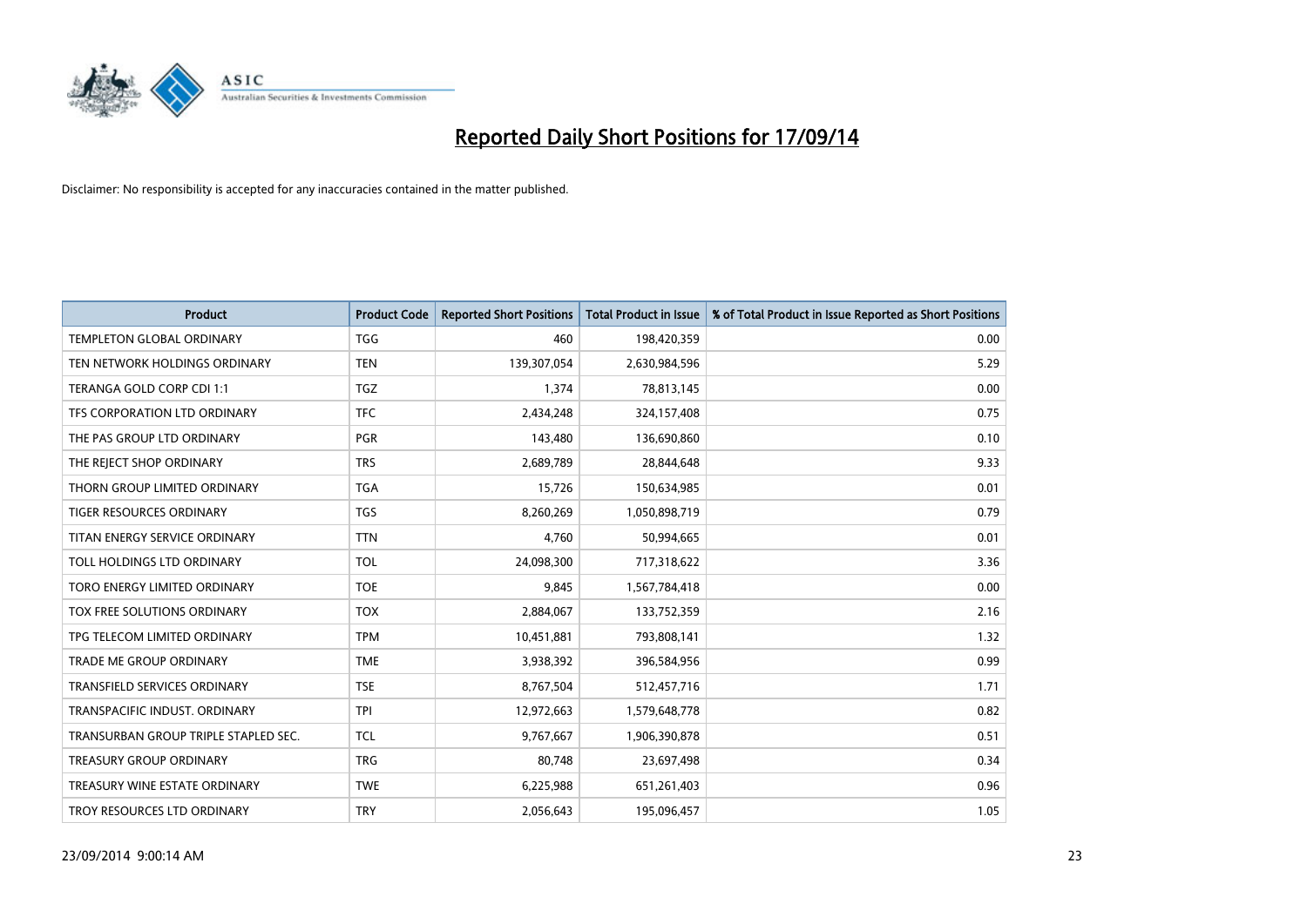

| <b>Product</b>                       | <b>Product Code</b> | <b>Reported Short Positions</b> | <b>Total Product in Issue</b> | % of Total Product in Issue Reported as Short Positions |
|--------------------------------------|---------------------|---------------------------------|-------------------------------|---------------------------------------------------------|
| <b>TZ LIMITED ORDINARY</b>           | <b>TZL</b>          | 5,278,454                       | 384,874,293                   | 1.37                                                    |
| UGL LIMITED ORDINARY                 | <b>UGL</b>          | 12,107,329                      | 166,511,240                   | 7.27                                                    |
| UNILIFE CORPORATION CDI 6:1          | <b>UNS</b>          | 108,562                         | 268,559,046                   | 0.04                                                    |
| UXC LIMITED ORDINARY                 | <b>UXC</b>          | 3,504,739                       | 323,521,547                   | 1.08                                                    |
| <b>VEDA GROUP LTD ORDINARY</b>       | <b>VED</b>          | 13,399,516                      | 842,055,406                   | 1.59                                                    |
| <b>VILLAGE ROADSHOW LTD ORDINARY</b> | <b>VRL</b>          | 462,166                         | 159,509,459                   | 0.29                                                    |
| <b>VIRGIN AUS HLDG LTD ORDINARY</b>  | <b>VAH</b>          | 54,754,984                      | 3,514,825,734                 | 1.56                                                    |
| <b>VIRTUS HEALTH LTD ORDINARY</b>    | <b>VRT</b>          | 4,505,021                       | 79,722,678                    | 5.65                                                    |
| <b>VOCATION LTD ORDINARY</b>         | <b>VET</b>          | 13,627,155                      | 230,000,000                   | 5.92                                                    |
| <b>VOCUS COMMS LTD ORDINARY</b>      | <b>VOC</b>          | 315,086                         | 94,622,166                    | 0.33                                                    |
| WARRNAMBOOL CHEESE ORDINARY          | <b>WCB</b>          | 19                              | 56,098,797                    | 0.00                                                    |
| <b>WATPAC LIMITED ORDINARY</b>       | <b>WTP</b>          | 6,652                           | 186,489,922                   | 0.00                                                    |
| WEBJET LIMITED ORDINARY              | <b>WEB</b>          | 1,541,445                       | 79,397,959                    | 1.94                                                    |
| <b>WESFARMERS LIMITED ORDINARY</b>   | <b>WES</b>          | 4,002,082                       | 1,143,274,951                 | 0.35                                                    |
| WESTERN AREAS LTD ORDINARY           | <b>WSA</b>          | 16,560,532                      | 232,580,131                   | 7.12                                                    |
| WESTERN DESERT RES. ORDINARY         | <b>WDR</b>          | 2,490,070                       | 620,049,919                   | 0.40                                                    |
| WESTERN DESERT RES. RIGHTS 31-MAR-14 | <b>WDRR</b>         | 17,835                          | 120,009,662                   | 0.01                                                    |
| <b>WESTFIELD CORP STAPLED</b>        | WFD                 | 1,540,577                       | 2,078,089,686                 | 0.07                                                    |
| WESTFIELD GROUP ORD/UNIT STAPLED SEC | <b>WDC</b>          | 1,882,701                       | 2,078,089,686                 | 0.09                                                    |
| WESTPAC BANKING CORP ORDINARY        | <b>WBC</b>          | 21,041,249                      | 3,109,048,309                 | 0.68                                                    |